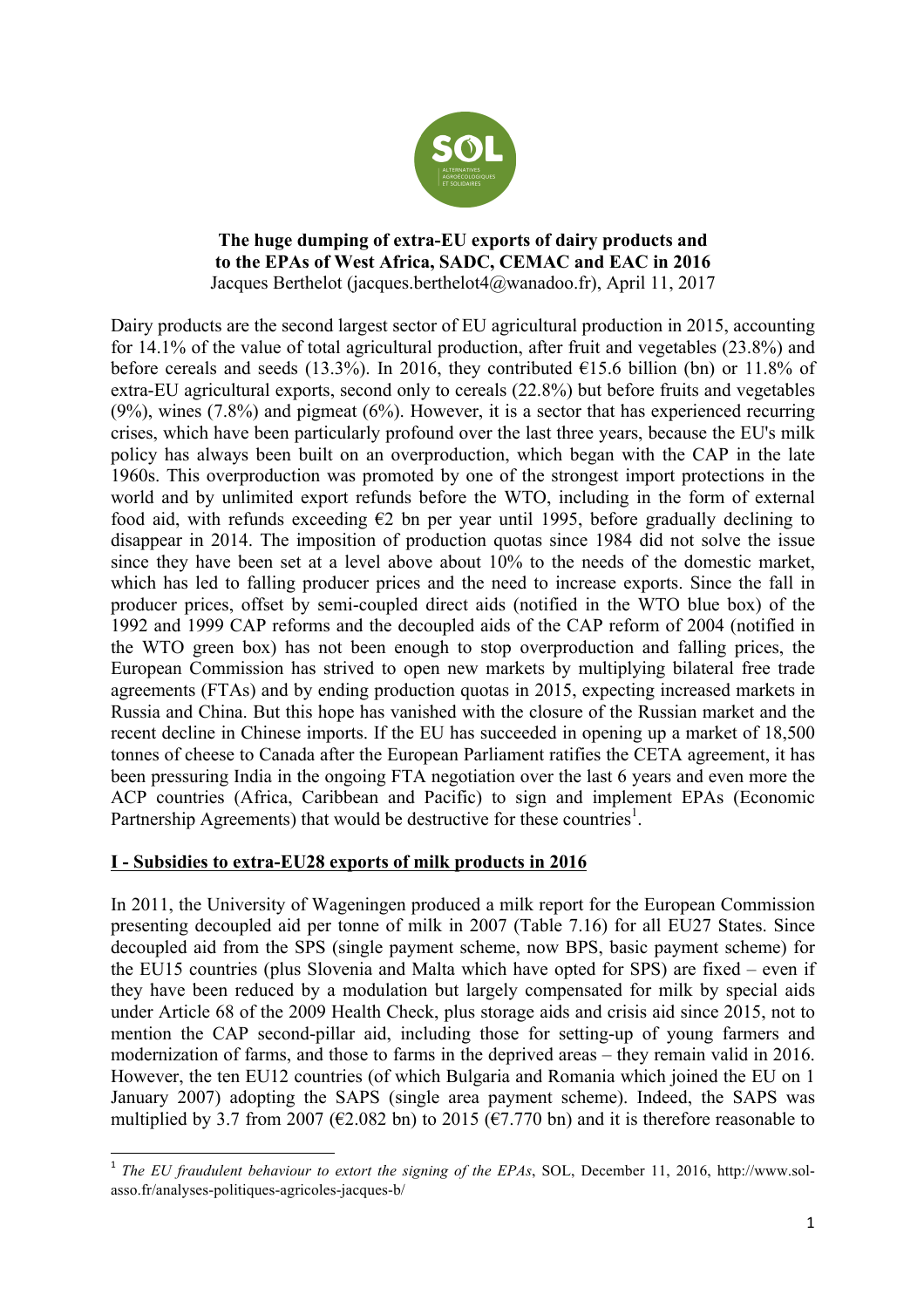estimate at least at  $\epsilon$ 35/t the decoupled aid from those countries which did not reached this level in 2007 (Slovakia did). This results in an average subsidy of 49.79 euros per tonne of milk.

However, Wageningen University did not take into account feed subsidies included in direct aid to cereals, oilseed meals and protein crops (COPs) of European origin consumed by dairy cows<sup>2</sup>. These subsidies were shown to be  $\epsilon$ 17 per tonne of milk, based on 2010 data from the Tallage report<sup>3</sup> and a study for a non-disseminated contract (to be released shortly). A study on export subsidies for poultry meat to  $SADC<sup>4</sup>$  has shown that the WTO requires developed countries to notify subsidies to feed, which they refuse. And, although the EU says it does not subsidize its exports as it has not used export refunds since 2014, its domestic subsidies also benefit the exported products with the same dumping effect, even if most of them, supposedly decoupled from the level of production, are unduly notified in the WTO green box.

## **1.1 - Subsidies to extra-EU exports of milk powder in 2016**

Before evaluating subsidies on exports of all dairy products, it is necessary to start with those to milk powder in order to be able to identify the conversion rate in tonnes of milk equivalent (TME) of code 0402 of the Harmonized System (HS) for concentrated milk. It groups milk powder corresponding to subheadings 040210, 040221 and 040229 and liquid condensed milk of subheadings 040291 and 040299. Milk powder is also included in sub-codes 190110 and 19019099, but as they do not belong to code 0402, they will be dealt with separately below. First we subtract liquid condensed milk (subheadings 040291 and 040299) from code 0402 to obtain total milk powder. The fat milk powder (FMP) groups subcodes 04022191, 04022199, 04022991 and 04022999. The low-fat milk powder (LFMP) is obtained by difference between the total milk powder and the FMP. The Italian consulting firm CLAL estimates the TME rate of 1 kg of fat powder (FMP) at 7.81 kg and the TME rate of LFMP, which is not necessarily totally skimmed, at  $10.72^5$ . And the French Ministry of Agriculture estimates the TME rate of condensed liquid milk at 2,332<sup>6</sup>.

Of the 1.232 million tonnes (Mt) of concentrated milk (0402) exported in 2016 to all countries, milk powder accounted for 77.5% (954 667 t) and condensed milk for 22.5% (277 435 t). FMP accounted for 18.1% of total powder (172,625 t) and LFMP for 81.9% (782,042 t). The total TME of code 0402 (concentrated milk) is 10.379 M TME, of which 9.731 M TME for powder, of which 1.348 M TME for FMP, 8.383 M TME for LFMP, and 646 978 TME for liquid condensed milk. The average TME rate of the exported concentrated milk (code 0402) was therefore 8.42: 10.379 M TME for 1.232 Mt of concentrated milk. The sum of the 28 EU States is somewhat different from the total due to rounding: Eurostat data are in 100 kg which are converted into tonnes and then the multiplication of tonnes of products by TME rates requires new roundings. Some Member States also have very low export values without mentioning the quantities exported because they are less than 100 kg and these values are not taken into account.

<u> 1989 - Jan Samuel Barbara, margaret e</u>

<sup>2</sup> http://ec.europa.eu/agriculture/sites/agriculture/files/evaluation/market-and-income-reports/2011/dairysector/fulltext\_en.pdf

<sup>3</sup> Tallage, *Modelling of feed consumption in the European Union*, November 2009, a report prepared for DG Agriculture for which "*the study provided a comprehensive overview of feed consumption in the EU*": http://ec.europa.eu/agriculture/analysis/external/feed/index\_en.htm

<sup>4</sup> *The EU28 subsidies on its exports of poultry meat and eggs to SADC in 201*6, SOL, March 24, 2017, https://www.sol-asso.fr/analyses-politiques-agricoles-jacques-b-2/<br><sup>5</sup> http://www.clal.it/en/?section=dairyPROD\_DWT\_me

<sup>6</sup> http://agriculture.gouv.fr/sites/minagri/files/documents/pdf/Coefficients\_Techniques\_Lait\_cle8e1393.pdf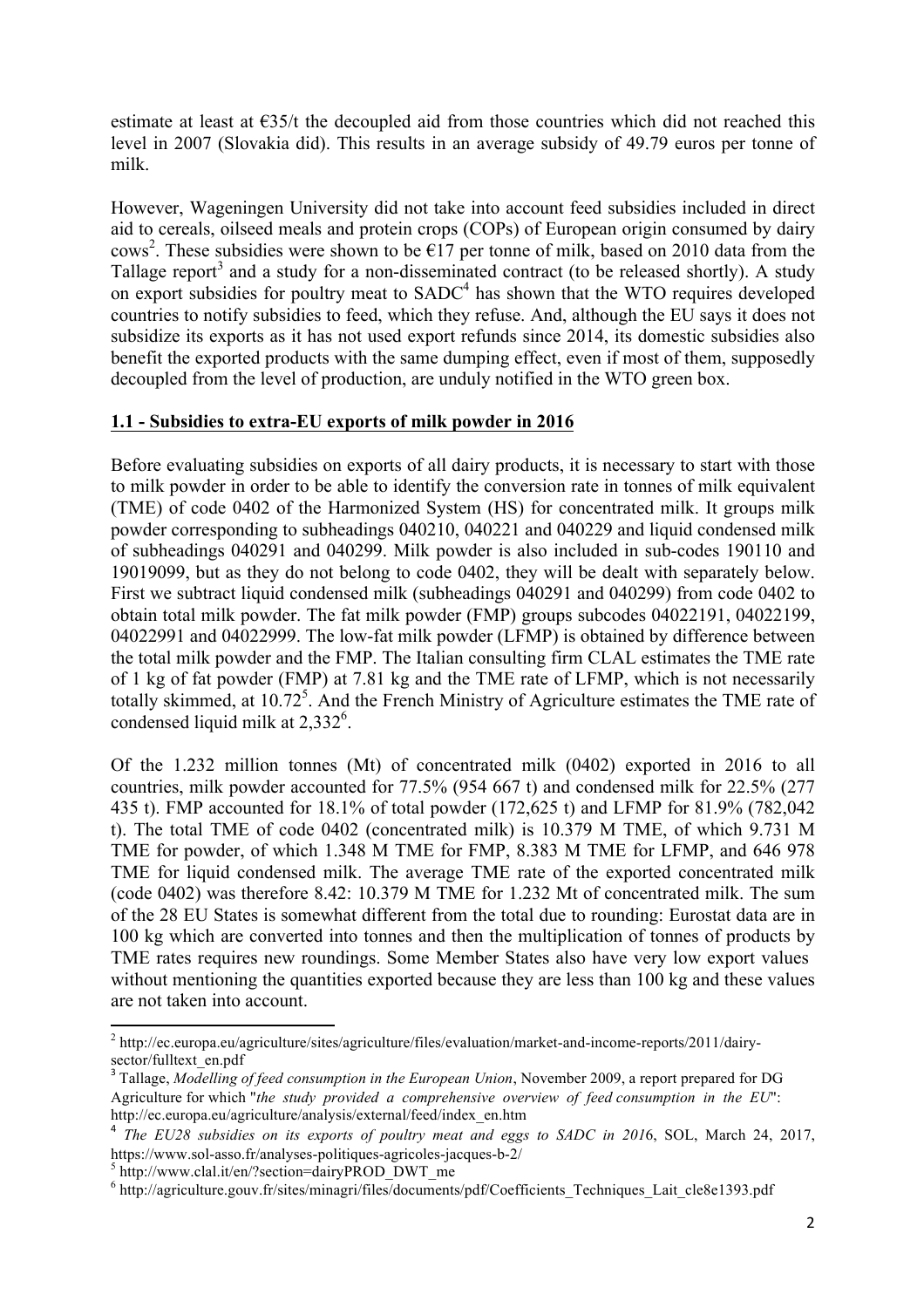|              |         |           | Tonnes of concentrated milk |            |              |                |            | Corresponding TME |              |          |
|--------------|---------|-----------|-----------------------------|------------|--------------|----------------|------------|-------------------|--------------|----------|
| Tonnes       | 0402    | condensed | powder                      | <b>FMP</b> | LFMP         | condensed      | <b>FMP</b> | LFMP              | FMP+LFMP     | 0402     |
| EU28 t       | 1232102 | 277435    | 954667                      | 172625     | 782042       | 646978         | 1348201    | 8383490           | 9731691      | 10378669 |
| Austria      | 8458    | 2         | 8456                        | 0.3        | 8455         | 5              | 2          | 90638             | 90640        | 90645    |
| Belgium      | 115478  | 4475      | 111003                      | 6419       | 104584       | 10436          | 50132      | 1121140           | 1171272      | 1181708  |
| Bulgaria     | 55      | 5         | 50                          | 4          | 46           | 12             | 31         | 493               | 524          | 536      |
| Czech Rep.   | 16197   | 1228      | 14969                       | 1196       | 13773        | 2864           | 9341       | 147647            | 156988       | 159852   |
| Germany      | 190989  | 57449     | 133540                      | 7626       | 125914       | 133971         | 59559      | 1349798           | 1409357      | 1543328  |
| Denmark      | 65114   | 163       | 64951                       | 40395      | 24556        | 380            | 315485     | 263240            | 578725       | 579105   |
| Estonia      | 121     | 5         | 116                         |            | 117          | 12             | 0          | 1254              | 1254         | 1266     |
| Spain        | 14080   | 4620      | 9460                        | 1184       | 8277         | 10774          | 9247       | 88729             | 97976        | 108750   |
| Finland      | 30213   | $\Omega$  | 30213                       |            | 30213        | 0              | 0          | 323883            | 323883       | 323883   |
| France       | 185361  | 1643      | 183718                      | 3013       | 180705       | 3831           | 23531      | 1937158           | 1960689      | 1964520  |
| Unit-Kingdom | 35564   | 2437      | 33127                       | 544        | 32583        | 5683           | 4249       | 349290            | 353539       | 359222   |
| Greece       | 301     | 127       | 174                         | 18         | 156          | 296            | 141        | 1672              | 1813         | 2109     |
| Croatia      | 52      | 0         | 52                          | 19         | 33           | 0              | 148        | 354               | 502          | 502      |
| Hungary      | 46      | 8         | 38                          |            | 45           | 19             | 0          | 482               | 482          | 501      |
| Ireland      | 56607   | 73        | 56534                       | 11238      | 45262        | 170            | 87769      | 485209            | 572978       | 573148   |
| Italy        | 1836    | 313       | 1523                        | 328        | 1196         | 730            | 2562       | 12821             | 15383        | 16113    |
| Lithuania    | 4833    | 1570      | 3263                        |            | 3263         | 3661           | 0          | 34979             | 34979        | 38640    |
| Luxembourg   | 301     | 31        | 270                         |            | $\mathbf{0}$ | 72             | 0          | 0                 | $\mathbf{0}$ | 72       |
| Latvia       | 5752    |           | 5751                        |            | 5750         | $\overline{2}$ | 0          | 61640             | 61640        | 61642    |
| Malta        | 8       | 8         | 0                           |            | $\mathbf{0}$ | 19             | 0          | 0                 | $\mathbf{0}$ | 19       |
| Netherlands  | 401138  | 201015    | 200123                      | 77141      | 122982       | 468767         | 602471     | 1318367           | 1920838      | 2389605  |
| Poland       | 54724   | 359       | 54365                       | 769        | 53596        | 837            | 6006       | 574549            | 580566       | 581403   |
| Portugal     | 4135    | 1834      | 2301                        | 38         | 2263         | 4277           | 297        | 24259             | 24556        | 28833    |
| Roumania     | 11      |           | 11                          |            | 11           | $\Omega$       | 8          | 118               | 126          | 126      |
| Sweden       | 40410   | 124       | 40286                       | 22694      | 17592        | 289            | 177240     | 188586            | 365848       | 366137   |
| Slovenia     | 251     | 15        | 236                         |            | 236          | 35             | 0          | 2530              | 2530         | 2565     |
| Slovakia     | 340     | 5         | 335                         |            | 335          | 12             | 0          | 3591              | 3591         | 3603     |
| Total        | 1232375 | 277510    | 954865                      | 172627     | 781943       | 647153         | 1348219    | 8382427           | 9730646      | 10377799 |

Table 1 - Calculation of milk equivalents (TME) of extra-EU28 exports of milk powder in 2016

Table 2 shows that the 9,730 M TME of exported fat and low-fat milk powder received  $\epsilon$ 666 M in subsidies, which, at a FOB value of  $\epsilon$ 2.266 bn, represented an average dumping rate of 29.4%.

Table 2 - Dumping rate (DR) of extra-EU28 exports of milk powder in 2016

| Powder<br>Tot subsid<br><b>UE28 t</b><br>172625<br>1232102<br>782042<br>954667<br>1348201<br>EU MTE<br>8383490<br>9731691<br>8455<br>8455,3<br>71214<br>0,3<br>$\overline{2}$<br>66<br>5982240<br>11,5%<br>90638<br>90640<br>51801848<br>Austria<br>972321<br>50132<br>1121140<br>1171272<br>6419<br>104584<br>111003<br>68<br>79646496<br>224044415<br>35,5%<br>Belgium<br>464<br>46<br>50<br>31<br>493<br>524<br>52<br>27248<br>27,1%<br>100485<br>4<br>Bulgaria<br>9341<br>136380<br>14969<br>147647<br>156988<br>8163376<br>Czech Rep.<br>1196<br>13773<br>52<br>31796725<br>25.7%<br>39,2%<br>1608125<br>7626<br>125914<br>133540<br>59559<br>1349798<br>1409357<br>79<br>111339203<br>283707246<br>Germany<br>263240<br>74<br>23%<br>548256<br>40395<br>24556<br>64951<br>315485<br>578725<br>42825650<br>Denmark<br>185886728<br>1254<br>1254<br>29.1%<br>1022<br>117<br>52<br>65208<br>224319<br>117<br>Estonia<br>U<br>8277<br>9247<br>88729<br>97976<br>18,1%<br>118554<br>1184<br>9461<br>51<br>4996776<br>27541472<br>Spain<br>254389<br>30213<br>30213<br>0<br>323883<br>323883<br>24938991<br>Finland<br>77<br>52257457<br>47,7%<br>23531<br>39,8%<br>1560737<br>3013<br>180705<br>183718<br>1937158<br>1960689<br>77<br>150973053<br>379280081<br>France<br>32583<br>299450<br>544<br>33127<br>4249<br>349290<br>353539<br>54<br>13,7%<br>19091106<br>138984260<br>Un-Kingdom<br>2532<br>18<br>156<br>141<br>1672<br>1813<br>52<br>94276<br>174<br>348171<br>27,1%<br>Greece<br>19<br>435<br>33<br>52<br>148<br>354<br>502<br>87136<br>25,9%<br>Croatia<br>45<br>22590<br>386<br>482<br>39<br>15,6%<br>45<br>45<br>0<br>482<br>18798<br>120667<br>Hungary<br>45262<br>485209<br>476633<br>11238<br>56500<br>87769<br>572978<br>76<br>43546328<br>116766834<br>37,3%<br>Ireland<br>15460<br>328<br>1196<br>1524<br>2562<br>12821<br>15383<br>876831<br>10802133<br>8.1%<br>57<br>Italy<br>40695<br>3263<br>3263<br>0<br>34979<br>34979<br>52<br>1818908<br>5993515<br>30.3%<br>Lithuania<br>257<br>96<br>0<br>0<br>0<br>0<br>0<br>336<br>0<br>$\Omega$<br>Luxembourg<br>61640<br>3205280<br>48428<br>5750<br>5750<br>0<br>61640<br>52<br>12371615<br>25,9%<br>Latvia<br>67<br>$\Omega$<br>57<br>Malta<br>0<br>0<br>$\Omega$<br>0<br>0<br>4011380<br>122982<br>1920838<br>552975246<br>19,8%<br>Netherlands<br>77141<br>200123<br>602471<br>1318367<br>57<br>109487766<br>53596<br>6006<br>574549<br>52<br>100643372<br>30%<br>460778<br>769<br>54365<br>580566<br>30188860<br>Poland<br>38<br>34812<br>2263<br>2301<br>297<br>24259<br>45<br>1105020<br>13,4%<br>24556<br>8245530<br>Portugal<br>94<br>11<br>12<br>8<br>118<br>126<br>52<br>49281<br>13,3%<br>6552<br>Roumania<br>177240<br>365848<br>340251<br>22694<br>17592<br>40286<br>188586<br>75<br>27436950<br>80922404<br>33,9%<br>Sweden<br>2109<br>236<br>236<br>0<br>2530<br>2530<br>71<br>179630<br>446731<br>40.2%<br>Slovenia<br>335<br>3591<br>2863<br>335<br>3591<br>76<br>272916<br>0<br>654435<br>41.7%<br>Slovakia<br>10374294<br>172627<br>781943<br>172627<br>781943<br>9730646<br>Total<br>954570<br>68.48<br>666310052<br>2266052442<br>29,4% |        |      |            |      |                |                 |              |       |           |           |
|-------------------------------------------------------------------------------------------------------------------------------------------------------------------------------------------------------------------------------------------------------------------------------------------------------------------------------------------------------------------------------------------------------------------------------------------------------------------------------------------------------------------------------------------------------------------------------------------------------------------------------------------------------------------------------------------------------------------------------------------------------------------------------------------------------------------------------------------------------------------------------------------------------------------------------------------------------------------------------------------------------------------------------------------------------------------------------------------------------------------------------------------------------------------------------------------------------------------------------------------------------------------------------------------------------------------------------------------------------------------------------------------------------------------------------------------------------------------------------------------------------------------------------------------------------------------------------------------------------------------------------------------------------------------------------------------------------------------------------------------------------------------------------------------------------------------------------------------------------------------------------------------------------------------------------------------------------------------------------------------------------------------------------------------------------------------------------------------------------------------------------------------------------------------------------------------------------------------------------------------------------------------------------------------------------------------------------------------------------------------------------------------------------------------------------------------------------------------------------------------------------------------------------------------------------------------------------------------------------------------------------------------------------------------------------------------------------------------------------------------------------------------------------------------------------------------------------------------------------------------------------------------------------------------------------------------------------------------------------------------------------------------------------------------------------------------------------------------------------------------------------------|--------|------|------------|------|----------------|-----------------|--------------|-------|-----------|-----------|
|                                                                                                                                                                                                                                                                                                                                                                                                                                                                                                                                                                                                                                                                                                                                                                                                                                                                                                                                                                                                                                                                                                                                                                                                                                                                                                                                                                                                                                                                                                                                                                                                                                                                                                                                                                                                                                                                                                                                                                                                                                                                                                                                                                                                                                                                                                                                                                                                                                                                                                                                                                                                                                                                                                                                                                                                                                                                                                                                                                                                                                                                                                                                     | Tonnes | 0402 | <b>FMP</b> | LFMP | <b>TME FMP</b> | <b>TME LFMP</b> | MTE FMP+LFMP | Sub/t | FOB value | <b>DR</b> |
|                                                                                                                                                                                                                                                                                                                                                                                                                                                                                                                                                                                                                                                                                                                                                                                                                                                                                                                                                                                                                                                                                                                                                                                                                                                                                                                                                                                                                                                                                                                                                                                                                                                                                                                                                                                                                                                                                                                                                                                                                                                                                                                                                                                                                                                                                                                                                                                                                                                                                                                                                                                                                                                                                                                                                                                                                                                                                                                                                                                                                                                                                                                                     |        |      |            |      |                |                 |              |       |           |           |
|                                                                                                                                                                                                                                                                                                                                                                                                                                                                                                                                                                                                                                                                                                                                                                                                                                                                                                                                                                                                                                                                                                                                                                                                                                                                                                                                                                                                                                                                                                                                                                                                                                                                                                                                                                                                                                                                                                                                                                                                                                                                                                                                                                                                                                                                                                                                                                                                                                                                                                                                                                                                                                                                                                                                                                                                                                                                                                                                                                                                                                                                                                                                     |        |      |            |      |                |                 |              |       |           |           |
|                                                                                                                                                                                                                                                                                                                                                                                                                                                                                                                                                                                                                                                                                                                                                                                                                                                                                                                                                                                                                                                                                                                                                                                                                                                                                                                                                                                                                                                                                                                                                                                                                                                                                                                                                                                                                                                                                                                                                                                                                                                                                                                                                                                                                                                                                                                                                                                                                                                                                                                                                                                                                                                                                                                                                                                                                                                                                                                                                                                                                                                                                                                                     |        |      |            |      |                |                 |              |       |           |           |
|                                                                                                                                                                                                                                                                                                                                                                                                                                                                                                                                                                                                                                                                                                                                                                                                                                                                                                                                                                                                                                                                                                                                                                                                                                                                                                                                                                                                                                                                                                                                                                                                                                                                                                                                                                                                                                                                                                                                                                                                                                                                                                                                                                                                                                                                                                                                                                                                                                                                                                                                                                                                                                                                                                                                                                                                                                                                                                                                                                                                                                                                                                                                     |        |      |            |      |                |                 |              |       |           |           |
|                                                                                                                                                                                                                                                                                                                                                                                                                                                                                                                                                                                                                                                                                                                                                                                                                                                                                                                                                                                                                                                                                                                                                                                                                                                                                                                                                                                                                                                                                                                                                                                                                                                                                                                                                                                                                                                                                                                                                                                                                                                                                                                                                                                                                                                                                                                                                                                                                                                                                                                                                                                                                                                                                                                                                                                                                                                                                                                                                                                                                                                                                                                                     |        |      |            |      |                |                 |              |       |           |           |
|                                                                                                                                                                                                                                                                                                                                                                                                                                                                                                                                                                                                                                                                                                                                                                                                                                                                                                                                                                                                                                                                                                                                                                                                                                                                                                                                                                                                                                                                                                                                                                                                                                                                                                                                                                                                                                                                                                                                                                                                                                                                                                                                                                                                                                                                                                                                                                                                                                                                                                                                                                                                                                                                                                                                                                                                                                                                                                                                                                                                                                                                                                                                     |        |      |            |      |                |                 |              |       |           |           |
|                                                                                                                                                                                                                                                                                                                                                                                                                                                                                                                                                                                                                                                                                                                                                                                                                                                                                                                                                                                                                                                                                                                                                                                                                                                                                                                                                                                                                                                                                                                                                                                                                                                                                                                                                                                                                                                                                                                                                                                                                                                                                                                                                                                                                                                                                                                                                                                                                                                                                                                                                                                                                                                                                                                                                                                                                                                                                                                                                                                                                                                                                                                                     |        |      |            |      |                |                 |              |       |           |           |
|                                                                                                                                                                                                                                                                                                                                                                                                                                                                                                                                                                                                                                                                                                                                                                                                                                                                                                                                                                                                                                                                                                                                                                                                                                                                                                                                                                                                                                                                                                                                                                                                                                                                                                                                                                                                                                                                                                                                                                                                                                                                                                                                                                                                                                                                                                                                                                                                                                                                                                                                                                                                                                                                                                                                                                                                                                                                                                                                                                                                                                                                                                                                     |        |      |            |      |                |                 |              |       |           |           |
|                                                                                                                                                                                                                                                                                                                                                                                                                                                                                                                                                                                                                                                                                                                                                                                                                                                                                                                                                                                                                                                                                                                                                                                                                                                                                                                                                                                                                                                                                                                                                                                                                                                                                                                                                                                                                                                                                                                                                                                                                                                                                                                                                                                                                                                                                                                                                                                                                                                                                                                                                                                                                                                                                                                                                                                                                                                                                                                                                                                                                                                                                                                                     |        |      |            |      |                |                 |              |       |           |           |
|                                                                                                                                                                                                                                                                                                                                                                                                                                                                                                                                                                                                                                                                                                                                                                                                                                                                                                                                                                                                                                                                                                                                                                                                                                                                                                                                                                                                                                                                                                                                                                                                                                                                                                                                                                                                                                                                                                                                                                                                                                                                                                                                                                                                                                                                                                                                                                                                                                                                                                                                                                                                                                                                                                                                                                                                                                                                                                                                                                                                                                                                                                                                     |        |      |            |      |                |                 |              |       |           |           |
|                                                                                                                                                                                                                                                                                                                                                                                                                                                                                                                                                                                                                                                                                                                                                                                                                                                                                                                                                                                                                                                                                                                                                                                                                                                                                                                                                                                                                                                                                                                                                                                                                                                                                                                                                                                                                                                                                                                                                                                                                                                                                                                                                                                                                                                                                                                                                                                                                                                                                                                                                                                                                                                                                                                                                                                                                                                                                                                                                                                                                                                                                                                                     |        |      |            |      |                |                 |              |       |           |           |
|                                                                                                                                                                                                                                                                                                                                                                                                                                                                                                                                                                                                                                                                                                                                                                                                                                                                                                                                                                                                                                                                                                                                                                                                                                                                                                                                                                                                                                                                                                                                                                                                                                                                                                                                                                                                                                                                                                                                                                                                                                                                                                                                                                                                                                                                                                                                                                                                                                                                                                                                                                                                                                                                                                                                                                                                                                                                                                                                                                                                                                                                                                                                     |        |      |            |      |                |                 |              |       |           |           |
|                                                                                                                                                                                                                                                                                                                                                                                                                                                                                                                                                                                                                                                                                                                                                                                                                                                                                                                                                                                                                                                                                                                                                                                                                                                                                                                                                                                                                                                                                                                                                                                                                                                                                                                                                                                                                                                                                                                                                                                                                                                                                                                                                                                                                                                                                                                                                                                                                                                                                                                                                                                                                                                                                                                                                                                                                                                                                                                                                                                                                                                                                                                                     |        |      |            |      |                |                 |              |       |           |           |
|                                                                                                                                                                                                                                                                                                                                                                                                                                                                                                                                                                                                                                                                                                                                                                                                                                                                                                                                                                                                                                                                                                                                                                                                                                                                                                                                                                                                                                                                                                                                                                                                                                                                                                                                                                                                                                                                                                                                                                                                                                                                                                                                                                                                                                                                                                                                                                                                                                                                                                                                                                                                                                                                                                                                                                                                                                                                                                                                                                                                                                                                                                                                     |        |      |            |      |                |                 |              |       |           |           |
|                                                                                                                                                                                                                                                                                                                                                                                                                                                                                                                                                                                                                                                                                                                                                                                                                                                                                                                                                                                                                                                                                                                                                                                                                                                                                                                                                                                                                                                                                                                                                                                                                                                                                                                                                                                                                                                                                                                                                                                                                                                                                                                                                                                                                                                                                                                                                                                                                                                                                                                                                                                                                                                                                                                                                                                                                                                                                                                                                                                                                                                                                                                                     |        |      |            |      |                |                 |              |       |           |           |
|                                                                                                                                                                                                                                                                                                                                                                                                                                                                                                                                                                                                                                                                                                                                                                                                                                                                                                                                                                                                                                                                                                                                                                                                                                                                                                                                                                                                                                                                                                                                                                                                                                                                                                                                                                                                                                                                                                                                                                                                                                                                                                                                                                                                                                                                                                                                                                                                                                                                                                                                                                                                                                                                                                                                                                                                                                                                                                                                                                                                                                                                                                                                     |        |      |            |      |                |                 |              |       |           |           |
|                                                                                                                                                                                                                                                                                                                                                                                                                                                                                                                                                                                                                                                                                                                                                                                                                                                                                                                                                                                                                                                                                                                                                                                                                                                                                                                                                                                                                                                                                                                                                                                                                                                                                                                                                                                                                                                                                                                                                                                                                                                                                                                                                                                                                                                                                                                                                                                                                                                                                                                                                                                                                                                                                                                                                                                                                                                                                                                                                                                                                                                                                                                                     |        |      |            |      |                |                 |              |       |           |           |
|                                                                                                                                                                                                                                                                                                                                                                                                                                                                                                                                                                                                                                                                                                                                                                                                                                                                                                                                                                                                                                                                                                                                                                                                                                                                                                                                                                                                                                                                                                                                                                                                                                                                                                                                                                                                                                                                                                                                                                                                                                                                                                                                                                                                                                                                                                                                                                                                                                                                                                                                                                                                                                                                                                                                                                                                                                                                                                                                                                                                                                                                                                                                     |        |      |            |      |                |                 |              |       |           |           |
|                                                                                                                                                                                                                                                                                                                                                                                                                                                                                                                                                                                                                                                                                                                                                                                                                                                                                                                                                                                                                                                                                                                                                                                                                                                                                                                                                                                                                                                                                                                                                                                                                                                                                                                                                                                                                                                                                                                                                                                                                                                                                                                                                                                                                                                                                                                                                                                                                                                                                                                                                                                                                                                                                                                                                                                                                                                                                                                                                                                                                                                                                                                                     |        |      |            |      |                |                 |              |       |           |           |
|                                                                                                                                                                                                                                                                                                                                                                                                                                                                                                                                                                                                                                                                                                                                                                                                                                                                                                                                                                                                                                                                                                                                                                                                                                                                                                                                                                                                                                                                                                                                                                                                                                                                                                                                                                                                                                                                                                                                                                                                                                                                                                                                                                                                                                                                                                                                                                                                                                                                                                                                                                                                                                                                                                                                                                                                                                                                                                                                                                                                                                                                                                                                     |        |      |            |      |                |                 |              |       |           |           |
|                                                                                                                                                                                                                                                                                                                                                                                                                                                                                                                                                                                                                                                                                                                                                                                                                                                                                                                                                                                                                                                                                                                                                                                                                                                                                                                                                                                                                                                                                                                                                                                                                                                                                                                                                                                                                                                                                                                                                                                                                                                                                                                                                                                                                                                                                                                                                                                                                                                                                                                                                                                                                                                                                                                                                                                                                                                                                                                                                                                                                                                                                                                                     |        |      |            |      |                |                 |              |       |           |           |
|                                                                                                                                                                                                                                                                                                                                                                                                                                                                                                                                                                                                                                                                                                                                                                                                                                                                                                                                                                                                                                                                                                                                                                                                                                                                                                                                                                                                                                                                                                                                                                                                                                                                                                                                                                                                                                                                                                                                                                                                                                                                                                                                                                                                                                                                                                                                                                                                                                                                                                                                                                                                                                                                                                                                                                                                                                                                                                                                                                                                                                                                                                                                     |        |      |            |      |                |                 |              |       |           |           |
|                                                                                                                                                                                                                                                                                                                                                                                                                                                                                                                                                                                                                                                                                                                                                                                                                                                                                                                                                                                                                                                                                                                                                                                                                                                                                                                                                                                                                                                                                                                                                                                                                                                                                                                                                                                                                                                                                                                                                                                                                                                                                                                                                                                                                                                                                                                                                                                                                                                                                                                                                                                                                                                                                                                                                                                                                                                                                                                                                                                                                                                                                                                                     |        |      |            |      |                |                 |              |       |           |           |
|                                                                                                                                                                                                                                                                                                                                                                                                                                                                                                                                                                                                                                                                                                                                                                                                                                                                                                                                                                                                                                                                                                                                                                                                                                                                                                                                                                                                                                                                                                                                                                                                                                                                                                                                                                                                                                                                                                                                                                                                                                                                                                                                                                                                                                                                                                                                                                                                                                                                                                                                                                                                                                                                                                                                                                                                                                                                                                                                                                                                                                                                                                                                     |        |      |            |      |                |                 |              |       |           |           |
|                                                                                                                                                                                                                                                                                                                                                                                                                                                                                                                                                                                                                                                                                                                                                                                                                                                                                                                                                                                                                                                                                                                                                                                                                                                                                                                                                                                                                                                                                                                                                                                                                                                                                                                                                                                                                                                                                                                                                                                                                                                                                                                                                                                                                                                                                                                                                                                                                                                                                                                                                                                                                                                                                                                                                                                                                                                                                                                                                                                                                                                                                                                                     |        |      |            |      |                |                 |              |       |           |           |
|                                                                                                                                                                                                                                                                                                                                                                                                                                                                                                                                                                                                                                                                                                                                                                                                                                                                                                                                                                                                                                                                                                                                                                                                                                                                                                                                                                                                                                                                                                                                                                                                                                                                                                                                                                                                                                                                                                                                                                                                                                                                                                                                                                                                                                                                                                                                                                                                                                                                                                                                                                                                                                                                                                                                                                                                                                                                                                                                                                                                                                                                                                                                     |        |      |            |      |                |                 |              |       |           |           |
|                                                                                                                                                                                                                                                                                                                                                                                                                                                                                                                                                                                                                                                                                                                                                                                                                                                                                                                                                                                                                                                                                                                                                                                                                                                                                                                                                                                                                                                                                                                                                                                                                                                                                                                                                                                                                                                                                                                                                                                                                                                                                                                                                                                                                                                                                                                                                                                                                                                                                                                                                                                                                                                                                                                                                                                                                                                                                                                                                                                                                                                                                                                                     |        |      |            |      |                |                 |              |       |           |           |
|                                                                                                                                                                                                                                                                                                                                                                                                                                                                                                                                                                                                                                                                                                                                                                                                                                                                                                                                                                                                                                                                                                                                                                                                                                                                                                                                                                                                                                                                                                                                                                                                                                                                                                                                                                                                                                                                                                                                                                                                                                                                                                                                                                                                                                                                                                                                                                                                                                                                                                                                                                                                                                                                                                                                                                                                                                                                                                                                                                                                                                                                                                                                     |        |      |            |      |                |                 |              |       |           |           |
|                                                                                                                                                                                                                                                                                                                                                                                                                                                                                                                                                                                                                                                                                                                                                                                                                                                                                                                                                                                                                                                                                                                                                                                                                                                                                                                                                                                                                                                                                                                                                                                                                                                                                                                                                                                                                                                                                                                                                                                                                                                                                                                                                                                                                                                                                                                                                                                                                                                                                                                                                                                                                                                                                                                                                                                                                                                                                                                                                                                                                                                                                                                                     |        |      |            |      |                |                 |              |       |           |           |
|                                                                                                                                                                                                                                                                                                                                                                                                                                                                                                                                                                                                                                                                                                                                                                                                                                                                                                                                                                                                                                                                                                                                                                                                                                                                                                                                                                                                                                                                                                                                                                                                                                                                                                                                                                                                                                                                                                                                                                                                                                                                                                                                                                                                                                                                                                                                                                                                                                                                                                                                                                                                                                                                                                                                                                                                                                                                                                                                                                                                                                                                                                                                     |        |      |            |      |                |                 |              |       |           |           |

Table 3 shows the share of milk powder exports (FMP and LFMP) in the 10 main EU28 member States and their share of TME and subsidies. These 10 States accounted for 91.1% of exports of powder in TME, 93.3% of FOB value and 96% of subsidies. The average dumping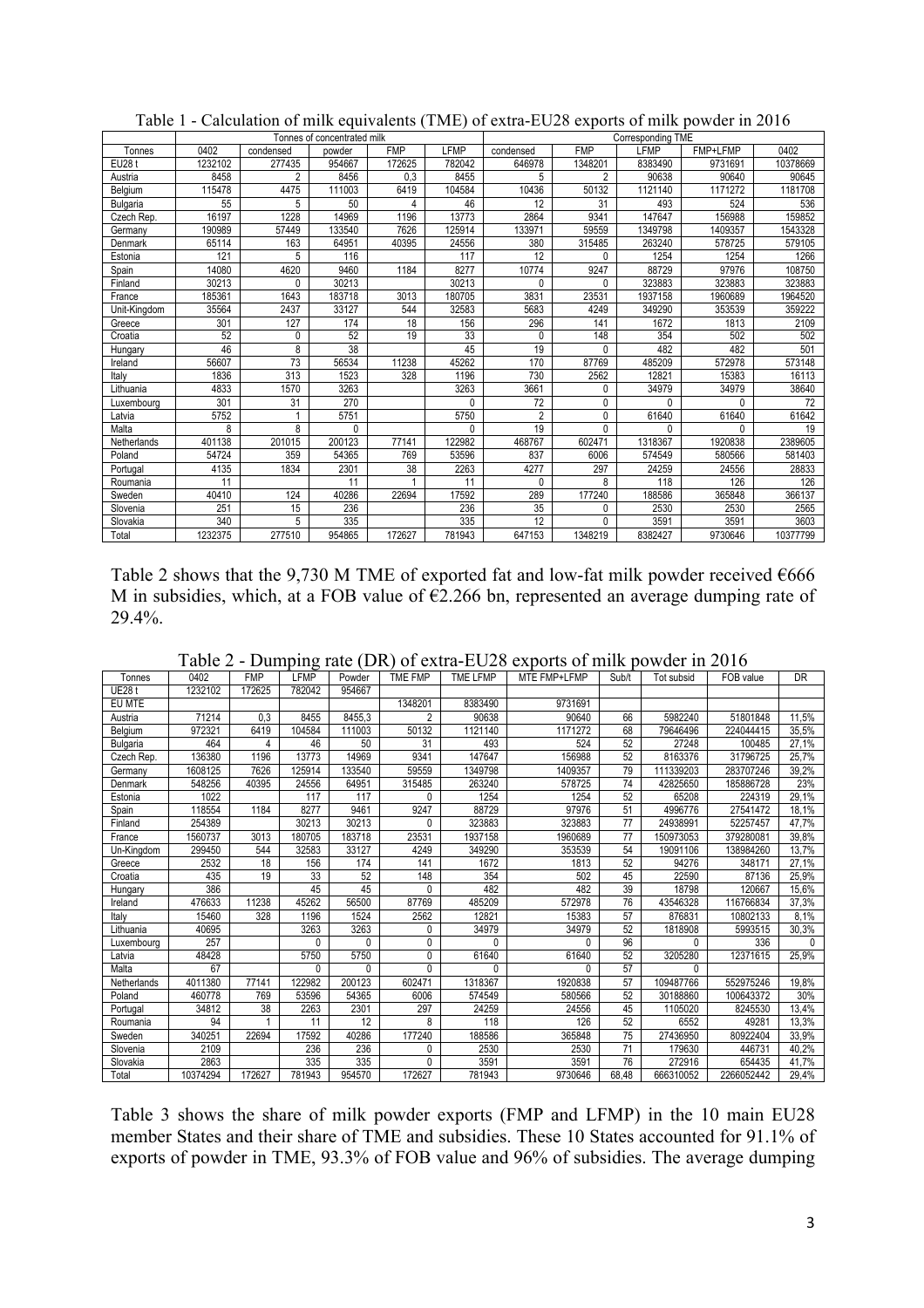rate was 30.2%, almost 3 times higher than the rate for all dairy products. France leads, ahead of the Netherlands, Germany, Belgium, Ireland and Denmark.

| ------           |                | ------      |         |         |         |         |        | --     |             | ----------------- |             |
|------------------|----------------|-------------|---------|---------|---------|---------|--------|--------|-------------|-------------------|-------------|
|                  | France         | Netherlands | Germany | Belaium | 'reland | Denmark | Poland | Sweden | Uni-Kinadom | Finland           | Total of 10 |
| <b>MTE</b>       | 20.1%          | 19.7%       | 4.5%    | 8,3%    | 5.9%    | 5.9%    | 6%     | 3.8%   | 3.6%        | 3.3%              | 91.<br>1%   |
| FOB value        | 16.7%          | 24.4%       | 12.5%   | 9.9%    | $5.2\%$ | 8.2%    | 4.4%   | 3.6%   | 6,1%        | 2.3%              | 93.3%       |
| <b>Subsidies</b> | 22.70/<br>44.I | 16,4%       | 16.7%   | 12%     | 6.5%    | 4%،     | 4.5%   | 4.1%   | 2,9%        | 3.8%              | 96%         |
| Dumping rate     | 39.28%         | 19,8%       | 39,2%   | 35.5%   | 37,3%   | 23%     | 30%    | 33.9%  | 13.7%       | $.7\%$<br>41.1    | 30,2%       |

Table 3 - Share of top 10 exporters of milk powder in TME, FOB value and subsidies

In an earlier version of this document we also used data from the European Milk Board (EMB) and the German Büro für Agrarsoziologie und Landwirtschaft (BAL) to estimate the milk production costs of specialized dairy farms in 5 EU countries – Netherlands, France, Germany, Denmark and Belgium – on the basis of the EU FADN (Agricultural Accounting Network) data in which they explicitly present subsidies per tonne of milk (including the decoupled SPS)<sup>7</sup>. These five countries accounted for 78% of extra-EU28 exports of FMP and 72.39% of LFMP in 2016, and 76.82% of FMP + LFMP. At the weighted average of the subsidies per tonne of  $\epsilon$ 48.26 from these 5 EU countries, the subsidy on feedingstuffs of 17  $\epsilon/t$  had to be added, making a total subsidy of 65.26  $\epsilon/t$ , not very different from the 68.48  $\epsilon/t$ identified here on the basis of the Wageningen study financed by the European Commission.

# **1.2 - Subsidies to total exports of extra-EU28 dairy products in 2016**

Table 4 presents the subsidies to EU28 exports of dairy product by HS code in tonnes of milk equivalent (TME) of each Member State in 2016.

|             | 0401    | 0402     | 0403     | 0404           | 0405           | 0406    | 190110  | 19019099       | 2105  | 3501    | Total    | Sub/t | Total sub  | FOB value   | DR    |
|-------------|---------|----------|----------|----------------|----------------|---------|---------|----------------|-------|---------|----------|-------|------------|-------------|-------|
| EU281       | 1046920 | 1232102  | 169219   | 633281         | 211694         | 800125  | 477464  | 762665         | 82074 | 133440  | 5448984  |       |            |             |       |
| TME/t       | 2.23    | 8.42     | 1.66     | $\mathfrak{p}$ | 11.15          | 7.96    | 3       | 5.36           | 0.84  | 12.3    | 5.45     |       |            |             |       |
| EU TME      | 2334631 | 10378669 | 280903   | 1266562        | 2360385        | 6368995 | 1432391 | 4087885        | 68942 | 1641311 | 30220674 |       |            |             |       |
| Austria     | 14256   | 90645    | 3270     | 13224          | 773            | 136522  | 9929    | 12248          | 146   | 1069    | 282082   | 66    | 18617412   | 201033554   | 9.3%  |
| Belaium     | 83564   | 1181708  | 18039    | 27551          | 190760         | 122218  | 24579   | 459454         | 3448  | 12616   | 2123937  | 68    | 144427716  | 537163254   | 26.9% |
| Bulgaria    | 3       | 536      | 45       | 32             | $\mathfrak{p}$ | 60265   | 5       | 375            | 548   | n       | 61811    | 52    | 3214172    | 30039167    | 10.7% |
| Cyprus      | 1821    |          | 0.2      | $\Omega$       | 3              | 28059   |         | $\mathfrak{p}$ | 14    |         | 29899    | 52    | 1554758    | 25468999    | 6.1%  |
| Czech Rep.  | 6301    | 159852   | 28       | 39707          | 1447           | 44305   | 237     | 1120           | 135   | 116     | 253248   | 52    | 13168896   | 76826731    | 17,1% |
| Germany     | 783528  | 1543328  | 80282    | 150750         | 177573         | 916920  | 108952  | 318958         | 5845  | 188180  | 4274316  | 79    | 337670964  | 1687837815  | 20%   |
| Denmark     | 32011   | 579105   | 3638     | 24746          | 194288         | 522208  | 67513   | 365997         | 532   | 661     | 1790699  | 74    | 132511726  | 1098933344  | 12.1% |
| Estonia     | 281     | 1266     | 37       | 1386           | 1756           | 3853    | 1726    | 102            | 22    | 785     | 11214    | 52    | 583128     | 6042560     | 9.7%  |
| Spain       | 128140  | 108750   | 21639    | 43463          | 13350          | 23895   | 58469   | 82137          | 4165  | 1144    | 700208   | 51    | 35710608   | 463830744   | 7.7%  |
| Finland     | 34      | 323883   | 4341     | 36565          | 74752          | 44170   | 1033    | 3377           | 20    | 21      | 488196   | 77    | 37591092   | 124116173   | 30,3% |
| France      | 488338  | 1964520  | 24947    | 376653         | 449823         | 907934  | 284488  | 325786         | 29878 | 721646  | 5574013  | 77    | 42919900   | 2645745202  | 16.2% |
| Un-Kinadom  | 48338   | 359222   | 6185     | 10236          | 99654          | 277454  | 7194    | 148054         | 2664  | 14155   | 973156   | 54    | 52550424   | 525267918   | 10%   |
| Greece      | 242     | 2109     | 6314     | 543            | 191            | 68671   | 1016    | 466            | 1120  | 328     | 81000    | 52    | 4212000    | 75632850    | 5.6%  |
| Croatia     | 30119   | 502      | 12022    | 5162           | 4591           | 27072   | 5725    | 32240          | 2871  | 1546    | 121850   | 45    | 5483250    | 53172837    | 10.3% |
| Hungary     | 11957   | 501      | 91       | 28896          | 5947           | 116741  | 566     | 1962           | 650   | 2157    | 169468   | 39    | 6609252    | 77077090    | 8.6%  |
| Ireland     | 16393   | 573148   | 17834    | 61521          | 376902         | 392086  | 250329  | 965256         | 1556  | 328815  | 2983840  | 76    | 226771840  | 1943938712  | 11.7% |
| Italy       | 120923  | 16113    | 2691     | 8961           | 7602           | 761676  | 1792    | 77345          | 5159  | 2103    | 1004365  | 57    | 57248805   | 804155820   | 7,2%  |
| Lithuania   | 3429    | 38640    | 355      | 18628          | 96712          | 114186  | 1901    | 11846          | 952   | 729     | 287378   | 52    | 14943656   | 99341810    | 15%   |
| Luxembourg  | 2885    | 72       | 13       | n              | 77             | 159     |         |                | 344   |         | 3554     | 96    | 341184     | 2460004     | 13.9% |
| Latvia      | 700     | 61642    | 2869     | 9646           | 2669           | 2348    | 19      | 2476           | 544   | 1112    | 84025    | 52    | 4369300    | 30339045    | 14,4% |
| Malta       |         | 19       |          | n              |                | 215     | 179     | 34599          |       | n       | 35012    | 57    | 1995684    | 17499335    | 11,4% |
| Netherlands | 49105   | 2389605  | 37978    | 202511         | 558547         | 1097286 | 509232  | 917541         | 2255  | 278339  | 6042399  | 57    | 344416743  | 3914685862  | 8.8%  |
| Poland      | 327180  | 581403   | 5578     | 203510         | 54042          | 375616  | 63573   | 295701         | 1174  | 84035   | 1991812  | 52    | 103574224  | 590965406   | 17.5% |
| Portugal    | 111477  | 28833    | 12143    | 1717           | 45988          | 38351   | 13350   | 9091           | 1564  | 619     | 263133   | 45    | 11840985   | 116554655   | 10.2% |
| Roumania    | 17238   | 126      | 3806     | 55             | 1909           | 10404   | 18      | 531            | 229   |         | 34320    | 52    | 1784640    | 13587879    | 13.1% |
| Sweden      | 256     | 366137   | 8008     | 62             | 42             | 12505   | 9207    | 17082          | 965   | 720     | 414984   | 75    | 31123800   | 125168265   | 24.9% |
| Slovenia    | 50916   | 2565     | 8750     | 557            | 743            | 21365   | 11358   | 616            | 2143  | 412     | 99425    | 71    | 7059175    | 50250654    | 14%   |
| Slovakia    | 5196    | 3603     |          | 481            | 242            | 4410    | n       | 3532           | n     | n       | 17465    | 76    | 1327340    | 593122      | 22.4% |
| Total       | 2334631 | 10377799 | 280904.2 | 1266563        | 2360385        | 6368992 | 1432390 | 4087896        | 68943 | 1641312 | 30196809 | 61.3  | 2029901765 | 15343066906 | 13.2% |

Table 4 - Dumping Rate (DR) of extra-EU28 exports of dairy products in 2016

Source: Eurostat; 0401: milk and cream; 0402: concentrated milk; 0403: yogurt; 0404: whey; 0405: butter; 0406: cheese; 190110: infant formulas; 19019099: LFMP enriched with solid vegetable oil; 2105: ice cream; 3501: casein

In 2016, the EU28 exported 5.449 Mt of dairy products, equivalent to 30.197 M TME, at a FOB value (excluding lactose) of  $E15.343$  bn  $(E15.853$  bn with lactose). Subsidies reached €2.03 bn, with an average subsidy rate of 61.3  $\epsilon$ /MTE, and an average dumping rate of 13.2% related to the FOB value. Lactose is not retained since it is not possible to calculate a milk equivalent (TME) rate for this sugar already included in all dairy products.

<u> 1989 - Jan Samuel Barbara, margaret e</u>

<sup>7</sup> http://www.europeanmilkboard.org/special-content/milk-production-costs.html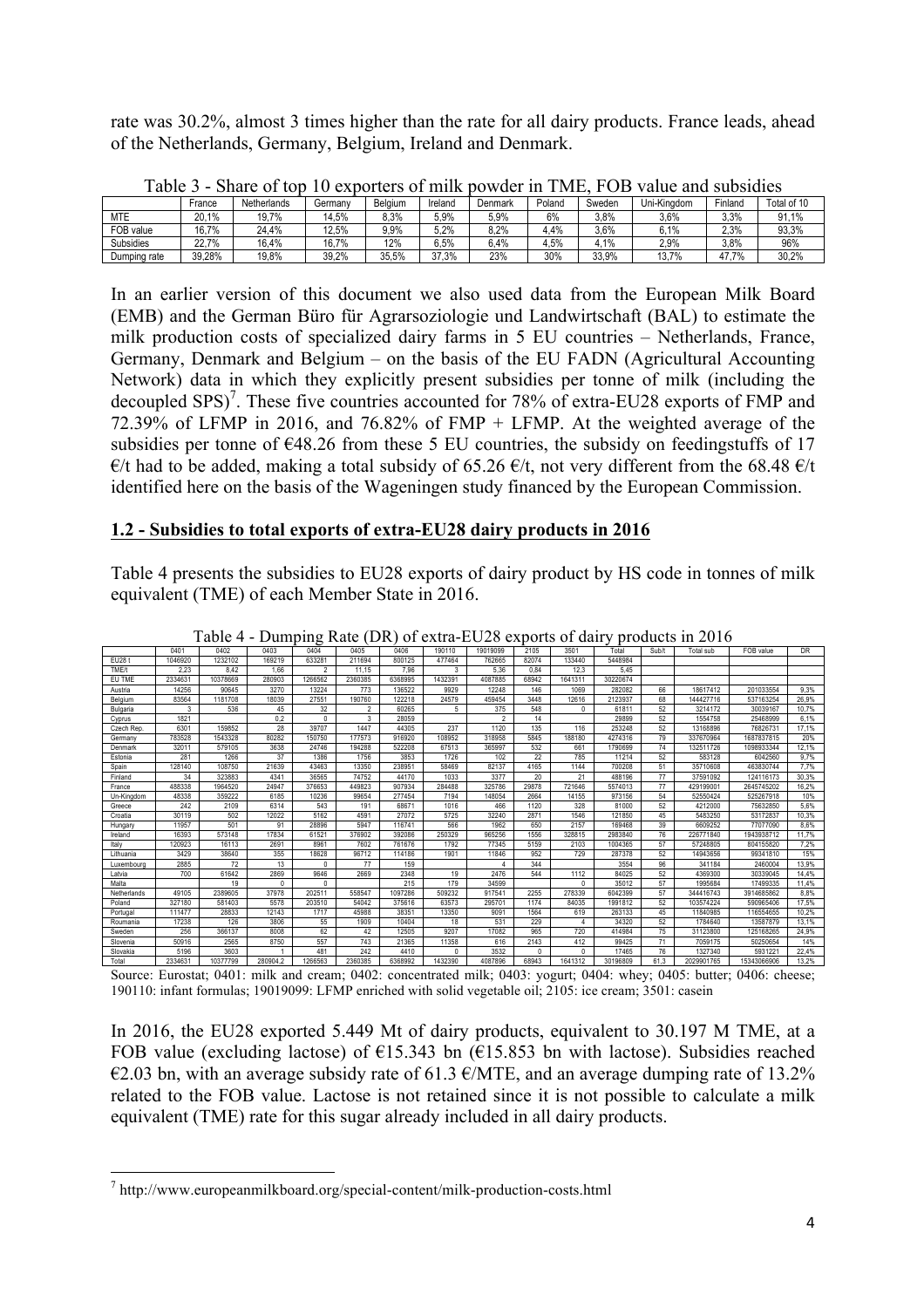Let us stress the importance of code 19019099 which corresponds to fat-filled milk powder resulting from the addition to skimmed milk powder of solid vegetable oil (palm or copra), cheaper than milk fat (butter or cream). Hence the explosion of exports of this form of fat milk powder to West Africa (WA) which reached in 2016 223,416 tonnes against 29,179 tonnes of FMP. After discussion with the French Livestock Institute, the skimmed-milk powder content is at least 50% of the exported volume, i.e. 111,708 tonnes, a minimum estimate that will be used to halve the TME rate of the low-fat milk powder (LFMP) from 10.72 to 5.36. We have used the same percentage of 50% for the volume of extra-EU28 exports. Code 190110 corresponds to weaning foods based on milk but also on other ingredients such as cereals, sugar, cocoa.

The previously used rates of TME for several dairy codes were modified after a discussion with the French Livestock Institute. We found that the TME tonnage of milk powder (FMP  $+$ LFMP, excluding code 19019099) was 37.2% of total TME tonnage of dairy products and that powder subsidies were also 37.9% of total subsidies. On the other hand, the dumping rate of exported powder was only 45% of the rate of total dairy products because the value of the exported powder was only 16,3% of that of total exports.

Table 5 shows the percentages of TME volumes, FOB values (excluding lactose) and subsidies to these exports and dumping rates of the top 10 exporters, which accounted for 90.5% of the volume, 92% of FOB value and 91.2% of subsidies with an average dumping rate of 13.1% (close to 13.2% for the EU28). France leads the way in subsidies, followed by the Netherlands, Germany, Ireland, Belgium, Denmark and Poland.

|              | r aviv v<br>creditages of the top To dail<br>$\alpha$ DOI $\alpha$ io III TIVILI<br>anic and bubbidies |             |          |         |         |         |          |       |                |       |       |  |  |  |  |
|--------------|--------------------------------------------------------------------------------------------------------|-------------|----------|---------|---------|---------|----------|-------|----------------|-------|-------|--|--|--|--|
|              | France                                                                                                 | Netherlands | Germanv  | Ireland | Belaium | Denmark | Poland   | Italy | United Kinadom | Spain | Total |  |  |  |  |
| MTE          | 8.4%                                                                                                   | 20%         | 1%<br>14 | 9.9%    | 7%      | 5.9%    | 6.6%     | 3.1%  | 3.2%           | 2.3%  | 90,5% |  |  |  |  |
| FOB value    | 7.2%                                                                                                   | 25.5%       | $11\%$   | 7%      | 2.9%    | 7.2%    | 3.9%     | 5.2%  | 3.4%           | 3%    | 92%   |  |  |  |  |
| Subsidies    | 1%<br>n,                                                                                               | 17%         | 16.6%    | .2%     | 6.5%    | ô.5%    | .1%      | 2.8%  | 2,6%           | .8%   | 91.2% |  |  |  |  |
| Dumping rate | 16.2%                                                                                                  | 8,8%        | 20%      | 7.2%    | 26.9%   | 12.1%   | $'7.5\%$ | 7.2%  | 10%            | 7.7%  | 13.1% |  |  |  |  |

Table 5 - Percentages of the top 10 dairy exporters in TME, FOB Value and Subsidies

#### **II - Subsidies to EU28 exports of dairy products to West Africa in 2016**

Although the West African (WA) EPA is not finalized since Nigeria, The Gambia and Mauritania have not signed it, Ivory Coast (IC) and Ghana have begun to apply their interim EPAs (iEPAs) in 2016 and will have to reduce to 0 the already extremely low level (5%) of the import duty (ID) of the ECOWAS Common External Tariff (CET) on milk powder imported from the EU28 at the beginning of the liberalization period (in 2018 for the IC iEPA and in 2021 for that of Ghana). Before calculating subsidies to all exports of dairy products, let us first calculate the milk-equivalent rate for the whole code 0402 of the concentrated milk that groups FMP, LFMP and condensed milk. It is also very important to study milk powder specifically since its already low 5% import duty would fall to zero in the first year of liberalization, as in the case of the iEPAs of Ivory Coast and Ghana.

## **2.1 - Subsidies to the EU28 exports of milk powder to West Africa in 2016**

The average milk equivalent rate of concentrated milk exported was 8.19 (970,718 TME over 118 152 t of concentrated milk), significantly lower than that of 8.42 for the average of code 0402 exported to all countries. Table 6, which contains only the EU countries that exported milk powder to WA, shows that exports of powder in TME were 1,824 Mt and resulted in €61.263 M in subsidies, with an average subsidy of 67.17  $\epsilon/t$ , slightly higher than 66.75  $\epsilon/t$ for exports to all countries.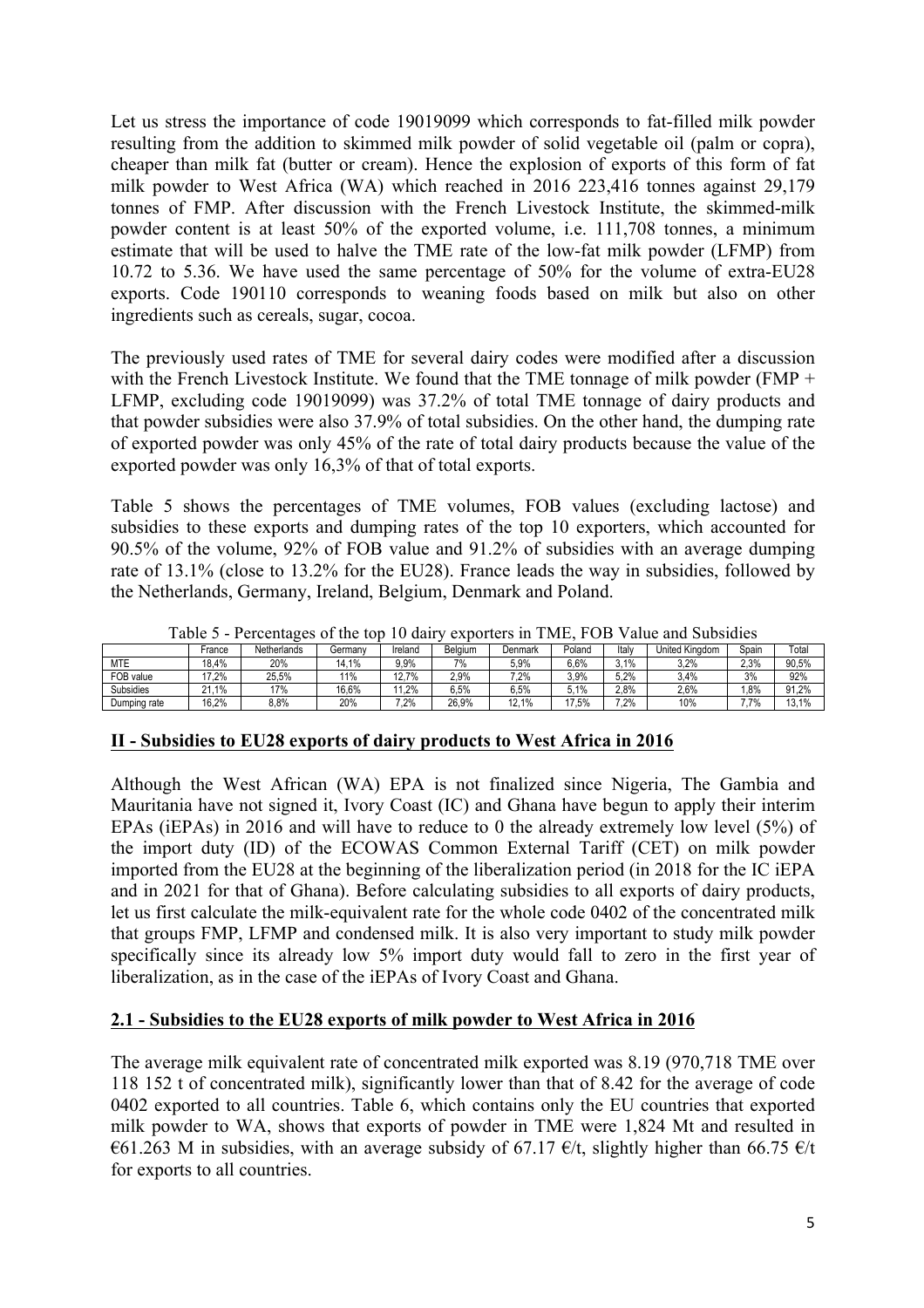|             | 0402   | <b>FMP</b> | LFMP  | <b>TME FMP</b> | <b>TME LFMP</b> | TME FMP+LFMP | Sub/t | i otal subsid. | FOB value | <b>DRE</b> |
|-------------|--------|------------|-------|----------------|-----------------|--------------|-------|----------------|-----------|------------|
| Tonnes      | 118152 | 29179      | 63824 |                |                 |              |       |                |           |            |
| EU          |        |            |       | 227889         | 684193          | 912068       | 67,17 | 61262707       | 220547322 | 27,8%      |
| Belgium     | 18468  | 1814       | 16074 | 14167          | 172313          | 186480       | 68    | 12680640       | 38909179  | 32,6%      |
| Bulgaria    | 8      | 4          |       | 28             |                 | 28           | 52    | 1456           | 4791      | 30,4%      |
| Czech R.    | 25     |            | 25    |                | 268             | 268          | 52    | 13936          | 58647     | 23,8%      |
| Germany     | 12679  | 539        | 8280  | 4209           | 88759           | 92968        | 79    | 7344472        | 16216470  | 45,3%      |
| Denmark     | 5084   | 4526       | 555   | 35345          | 5945            | 41290        | 74    | 3055460        | 14513420  | 21,1%      |
| Spain       | 126    | 34         | 83    | 268            | 892             | 1160         | 51    | 59160          | 307958    | 19,2%      |
| France      | 12378  | 1385       | 10899 | 10815          | 116837          | 127652       | 77    | 9829204        | 27971341  | 35,1%      |
| Uni-Kingdom | 11764  | 0.4        | 11748 |                | 125935          | 125938       | 54    | 6800652        | 34388920  | 19,8%      |
| Greece      | 3      |            | 3     |                | 28              | 28           | 52    | 1456           | 2600      | 56%        |
| Ireland     | 12733  | 5902       | 6830  | 46098          | 73222           | 119320       | 76    | 9068320        | 27443109  | 33%        |
| Italy       | ĥ      |            | ົ     | 34             | 21              | 55           | 57    | 3135           | 19503     | 16,1%      |
| Netherlands | 40514  | 13299      | 6758  | 103868         | 72446           | 176314       | 57    | 10049898       | 51938768  | 19,3%      |
| Poland      | 2476   | 172        | 2304  | 1343           | 24696           | 26039        | 52    | 1354028        | 4454942   | 30,4%      |
| Portugal    | 407    | 18         | 263   | 137            | 2820            | 2957         | 45    | 33065          | 746134    | 17,8%      |
| Sweden      | 1482   | 1482       |       | 11574          |                 | 11574        | 75    | 868050         | 3571540   | 24,3%      |
| Total       |        | 29179      | 63824 | 227889         | 684182          | 912071       | 67.17 | 61262932       | 220547322 | 27,8%      |

Table 6 – The EU28 dumping rate (DR) of milk powder exports to West Africa in 2016

Table 7 summarizes the percentages of TME, FOB value, subsidies and dumping rates of the top 9 exporting countries, which accounted for 99.4% to 99.5% of these indicators, with the dumping rate being identical to the EU average of 27.8%. Belgium took the lead, ahead of the Netherlands, France, the United Kingdom and Ireland, which relegated Germany to 6th place.

| i avit       |         | i ciccinages of the top |        | CADUITUIS UI IIIIIN DUWUCI IUI |         |         | $\blacksquare$<br>L V.D |        | value ally subsidies |       |
|--------------|---------|-------------------------|--------|--------------------------------|---------|---------|-------------------------|--------|----------------------|-------|
|              | Belaium | Netherlands             | France | United Kinadom                 | Ireland | Germanv | Denmark                 | Poland | Sweden               | Total |
| TME          | 20.4%   | 19.3%                   | 14%    | 13.8%                          | 13.1%   | 10.2%   | 4.5%                    | 2.9%   | 1.3%                 | 99.5% |
| FOB value    | 17.6%   | 23.5%                   | 12.7%  | 15.6%                          | 12.4%   | .4%     | 6,6%                    | 2%     | 1.6%                 | 99.4% |
| Subsidies    | 20.7%   | 16.4%                   | 16%    | 1.1%                           | 14.8%   | 12%     | 5%                      | 2%     | 1.4%                 | 99,4% |
| Dumping rate | 32.6%   | 19,3%                   | 35.1%  | 19,8%                          | 33%     | 45.3%   | 21.1%                   | 30.4%  | 24.3%                | 27.8% |

Table 7 - Percentages of the top 9 exporters of milk powder for TME, FOB value and subsidies

It is now possible to analyse the subsidies to total exports of dairy products from the EU28 to WA in 2016.

## **2.1 – Subsidies to EU28 exports of dairy products to West Africa in 2016**

Table 8 shows the tonnes of dairy products exported per EU28 Member State.

|                |          |          |                |          |              |              |                | Table 8 - Tonnage of dairy products exported per EU28 member State to WA in 2016 |          |      |        |
|----------------|----------|----------|----------------|----------|--------------|--------------|----------------|----------------------------------------------------------------------------------|----------|------|--------|
| Tonnes         | 0401     | 0402     | 0403           | 0404     | 0405         | 0406         | 190110         | 19019099                                                                         | 2105     | 3501 | Total  |
| EU28           | 69814    | 118152   | 6909           | 11185    | 4040         | 6525         | 12600          | 223416                                                                           | 1676     | 838  | 455155 |
| Austria        | 17       |          |                | $\Omega$ |              | 35           |                |                                                                                  |          |      | 52     |
| Belgium        | 5914     | 18468    | 941            | 100      | 478          | 348          | 237            | 10540                                                                            | 296      | 231  | 37553  |
| Bulgaria       |          | 8        |                |          |              | 14           |                |                                                                                  | 3        |      | 25     |
| Czech Rep.     | 35       | 25       |                |          |              | 13           |                |                                                                                  |          |      | 73     |
| Germany        | 35732    | 12679    | 1018           | 537      | 78           | 393          | $\overline{c}$ | 15644                                                                            | 22       | 422  | 66527  |
| Denmark        | 39       | 5084     | 0,5            | 5        | 82           | 545          |                | 4016                                                                             | 3        |      | 9775   |
| Estonia        | 0.1      | $\theta$ | 0.1            | 300      | $\mathbf{0}$ | 0,1          |                |                                                                                  | 0.1      |      | 300    |
| Spain          | 1499     | 126      | 497            | 74       | 65           | 296          | 150            | 453                                                                              | 321      |      | 3481   |
| France         | 14989    | 12378    | 192            | 4179     | 2297         | 3634         | 7150           | 15729                                                                            | 625      | 147  | 61320  |
| United Kingdom | $\Omega$ | 11764    |                | 0.4      | 51           | 6            | 920            | 1141                                                                             | 48       | 6    | 13936  |
| Greece         |          | 3        |                |          |              | 0,1          |                |                                                                                  | 31       |      | 35     |
| Croatia        |          |          |                |          |              |              |                | 63                                                                               |          |      | 63     |
| Ireland        |          | 12733    | 755            | 225      | 62           | 55           | 10             | 91710                                                                            |          |      | 105550 |
| Italy          | 131      | 6        | 8              | 235      | 21           | 50           | 0,1            | 4                                                                                | 90       | 0.3  | 545    |
| Lithuania      |          |          |                | 75       |              |              |                | 9                                                                                | 2        |      | 86     |
| Malta          |          |          |                |          |              |              |                | 73                                                                               |          |      | 73     |
| Luxembourg     | 29       | $\theta$ | $\overline{c}$ |          | 6            | $\tau$       |                |                                                                                  | $\theta$ |      | 44     |
| Netherlands    | 575      | 40514    | 2174           | 553      | 861          | 778          | 3383           | 56328                                                                            | 83       |      | 105249 |
| Poland         | 590      | 2476     | 16             | 4850     |              | 40           | 166            | 25692                                                                            | 109      |      | 33939  |
| Portugal       | 9367     | 407      | 1305           | 52       | 40           | 312          | 583            | 750                                                                              | 44       | 32   | 12892  |
| Sweden         | 0.1      | 1482     |                |          |              | $\mathbf{0}$ |                | 1250                                                                             |          |      | 2732   |
| Slovenia       | 268      |          |                |          |              |              |                |                                                                                  |          |      | 268    |
| Slovakia       | 631      |          |                |          |              |              |                | 14                                                                               |          |      | 645    |
| Total          | 69816    | 118153   | 6910           | 11185    | 4041         | 6526         | 12601          | 223416                                                                           | 1677     | 838  | 455164 |

6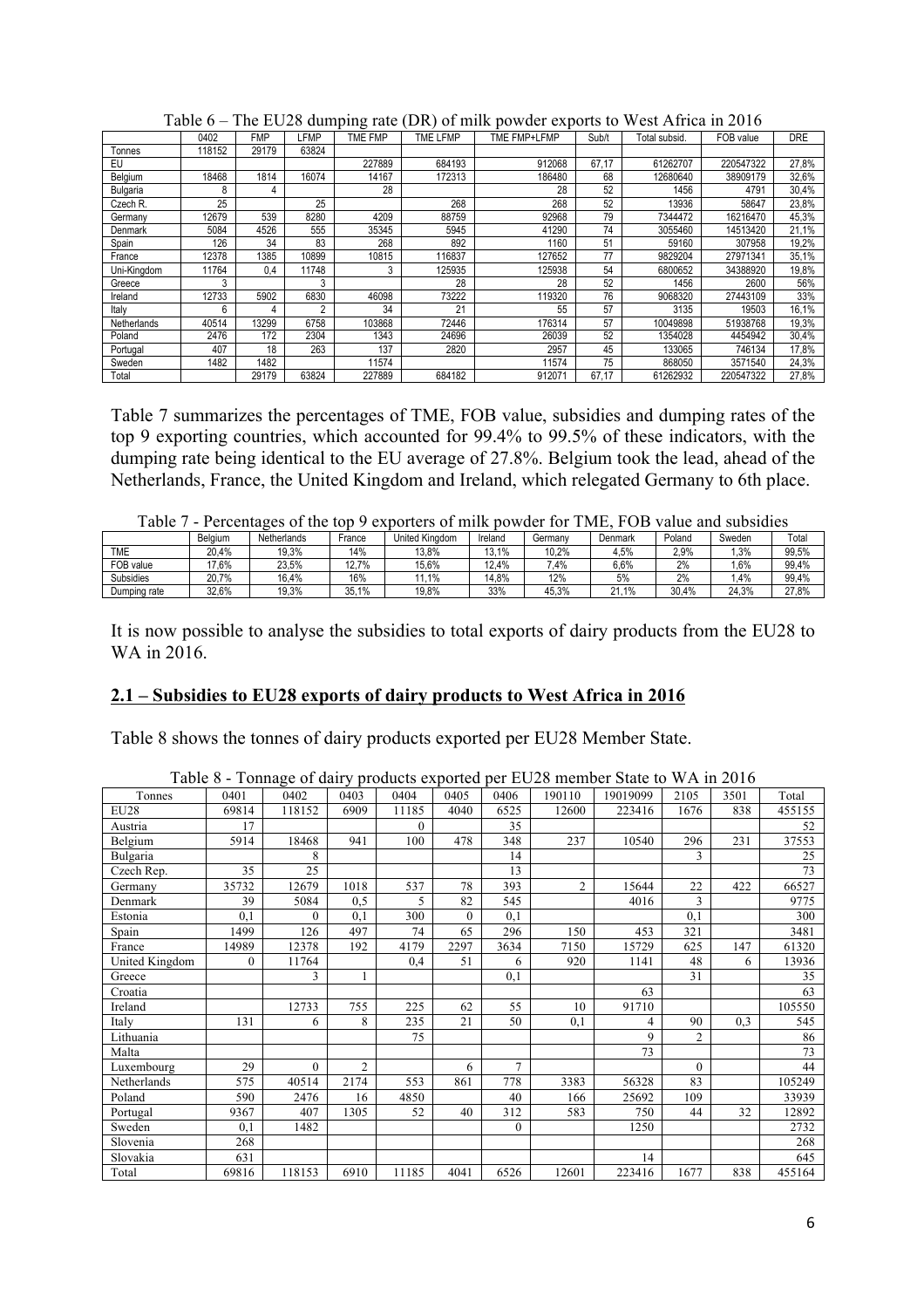Source: Eurostat; 0401; milk and cream; 0402; concentrated milk; 0403; yogurt; 0404; whey; 0405; butter; 0406; cheese; 190110: infant formulas; 19019099: LFMP enriched with solid vegetable oil; 2105: ice cream; 3501: casein

Table 9 converts the tonnes of dairy products into TME and deducts the subsidies and dumping rate. Total subsidies to dairy products exported by the EU28 to WA were of  $\epsilon$ 168.6 M in 2016, with an average subsidy of 67.43  $\epsilon$ /TME and an average dumping rate of 20.8% related to the total FOB value of exports of  $\epsilon$ 809.7 M for a total milk equivalent (TME) of 2.5 Mt, including 2.1 Mt of milk powder, of which 1.2 Mt of LFMP in fat-filled milk powder. The average subsidy is very close to that of milk powder (67.17  $\epsilon/t$ ), although the total subsidy is 2.75 times higher because the total volume of milk in TME is also 3.65 times higher than that exported in powder.

|              | 0401   | 0402         | 0403           | 0404           | 0405  | 0406  | 190110       | 19019099 | 2105           | 3501         | Total   | Sub/t | Total subsi | <b>FOB Value</b> | DR    |
|--------------|--------|--------------|----------------|----------------|-------|-------|--------------|----------|----------------|--------------|---------|-------|-------------|------------------|-------|
| EU28: tonnes | 69814  | 118152       | 6909           | 11185          | 4040  | 6525  | 12600        | 223416   | 1676           | 838          | 455155  |       |             |                  |       |
| TME/t        | 2,23   | 8.19         | 1.66           | $\overline{2}$ | 11,15 | 7,96  | 3            | 5,36     | 0.84           | 12.3         | 8.89    |       |             |                  |       |
| Austria      | 38     | <sup>0</sup> | O              | 0              | 0     | 279   | $\Omega$     |          | $\mathbf{0}$   | $\Omega$     | 317     | 66    | 20922       | 169223           | 12,4% |
| Belgium      | 13188  | 151253       | 1562           | 200            | 3805  | 2770  | 711          | 56494    | 249            | 2841         | 233073  | 68    | 15848964    | 60531139         | 26,2% |
| Bulgaria     | 0      | 66           | $\Omega$       | 0              | 0     | 111   | $\theta$     |          | 3              | 0            | 180     | 52    | 9360        | 87595            | 10,7% |
| Czech Rep.   | 78     | 205          | $\Omega$       | 0              | 0     | 103   | $\theta$     |          | $\mathbf{0}$   | $\Omega$     | 386     | 52    | 20072       | 129883           | 15,5% |
| Germany      | 79682  | 103841       | 1690           | 1074           | 870   | 3128  | 6            | 83852    | 18             | 5191         | 279352  | 79    | 22068808    | 80197682         | 27,5% |
| Denmark      | 87     | 41638        |                | 10             | 914   | 4338  | $\bigcap$    | 21526    | 3              | 0            | 68517   | 74    | 5070258     | 27559147         | 18,4% |
| Estonia      | 0.2    | $\Omega$     | 0.2            | 600            | 0     |       | $\bigcap$    |          | 0.1            | $\mathbf{0}$ | 602     | 52    | 31278       | 226524           | 13,8% |
| Spain        | 3343   | 1032         | 825            | 148            | 725   | 2356  | 450          | 2428     | 270            | $\Omega$     | 11577   | 51    | 590427      | 6459860          | 9,1%  |
| France       | 33425  | 101376       | 319            | 8358           | 25612 | 28927 | 21450        | 84307    | 525            | 1808         | 306107  | 77    | 23570239    | 141728811        | 16,6% |
| Uni-Kingdo   | 0      | 96347        | Λ              | 0,8            | 569   | 48    | 2760         | 6116     | 40             | 74           | 105955  | 54    | 5721559     | 40701087         | 14,1% |
| Greece       | 0      | 25           | $\overline{2}$ | 0              | 0     |       | 0            |          | 26             | 0            | 54      | 52    | 2808        | 130227           | 2,2%  |
| Croatia      |        |              |                |                |       |       |              | 338      |                |              | 338     | 45    | 15210       | 170046           | 8,9%  |
| Ireland      | 0      | 104283       | 1253           | 450            | 691   | 438   | 30           | 491566   | $\Omega$       | 0            | 598711  | 76    | 45502036    | 187432270        | 24,3% |
| Italy        | 292    | 49           | 13             | 470            | 234   | 398   | 0,3          | 21       | 76             | 4            | 1557    | 57    | 88766       | 997408           | 8,9%  |
| Lithuania    | 0      | 0            | $\mathbf{0}$   | 150            | 0     | 0     | $\mathbf{0}$ | 48       | $\overline{2}$ | $\mathbf{0}$ | 200     | 52    | 10400       | 61904            | 16,8% |
| Malta        |        |              |                |                |       |       |              | 392      |                |              | 392     | 57    | 22344       | 139926           | 16%   |
| Luxembourg   | 65     | 0            | 3              | 0              | 67    | 56    | $\Omega$     |          | $\Omega$       | 0            | 191     | 96    | 18336       | 146809           | 12,5% |
| Netherlands  | 1282   | 331810       | 3609           | 1106           | 9600  | 6193  | 10149        | 301918   | 70             | 0            | 665737  | 57    | 37947009    | 191528610        | 19,8% |
| Poland       | 1316   | 20278        | 27             | 9700           | 0     | 318   | 498          | 137709   | 92             | 0            | 169938  | 52    | 8836776     | 52484466         | 16,8% |
| Portugal     | 20888  | 3333         | 2166           | 104            | 446   | 2484  | 1749         | 4020     | 37             | 394          | 35621   | 45    | 1602945     | 12208911         | 13,1% |
| Sweden       | 0,2    | 12138        |                |                |       | 0     |              | 6700     |                |              | 18838   | 75    | 1412865     | 6261926          | 22,6% |
| Slovenia     | 598    |              |                |                |       |       |              |          |                |              | 598     | 71    | 42458       | 145071           | 29,3% |
| Slovakia     | 1407   |              |                |                |       |       |              | 75       |                |              | 1482    | 76    | 112632      | 328078           | 34,3% |
| Total        | 155689 | 967674       | 11470          | 22371          | 43533 | 51949 | 37803        | 1197510  | 1411           | 10312        | 2499722 | 67.43 | 168566472   | 809741580        | 20.8% |

Table 9 – EU28 dumping rate (DR) of its dairy exports to West Africa in TME in 2016

Table 10 shows that, if we favour subsidies, Ireland leads, followed by the Netherlands, ahead of France, Germany, Belgium and Poland. The 9 countries accounted for 98.4% of exports in TME, 98.1% of their FOB value and subsidies, with an average dumping rate of 20.9%.

|              | Ireland | Netherlands | France | Germanv | Belaium | Poland  | Uni-Kinadom | Denmark | Portugal | ™otal |
|--------------|---------|-------------|--------|---------|---------|---------|-------------|---------|----------|-------|
| TME          | 24%     | 26.6%       | 12.2%  | .2%     | 9.3%    | 6.8%    | 4.2%        | ?.7%    | .4%      | 98.4% |
| FOB value    | 23.1%   | 23.7%       | 17.5%  | 9.9%    | .5%     | $6.5\%$ | 5%          | 3.4%    | .5%      | 98.1% |
| Subsidies    | 27%     | 22.5%       | 14%    | 13.1%   | 9.4%    | 5,2%    | 2,9%        | 3%      | 1%       | 98,1% |
| Dumping rate | 24.3%   | 19.8%       | 16.6%  | 27,5%   | 26.2%   | 16,8%   | 16.6%       | 18.4%   | 13,1%    | 20,9% |

Table 10 - The EU's top nine EU dairy exporters for TME, FOB value and subsidies

Table 11 shows the recipient WA States of the EU dairy exports, in tonnes of products, which Table 12 converts into TME, adding the FOB value, subsidies at the average rate of 67.43 €/TME identified in Table 9 and deducting therefrom the dumping rate per WA State. Lactose is not taken into account in Table 12 as explained above.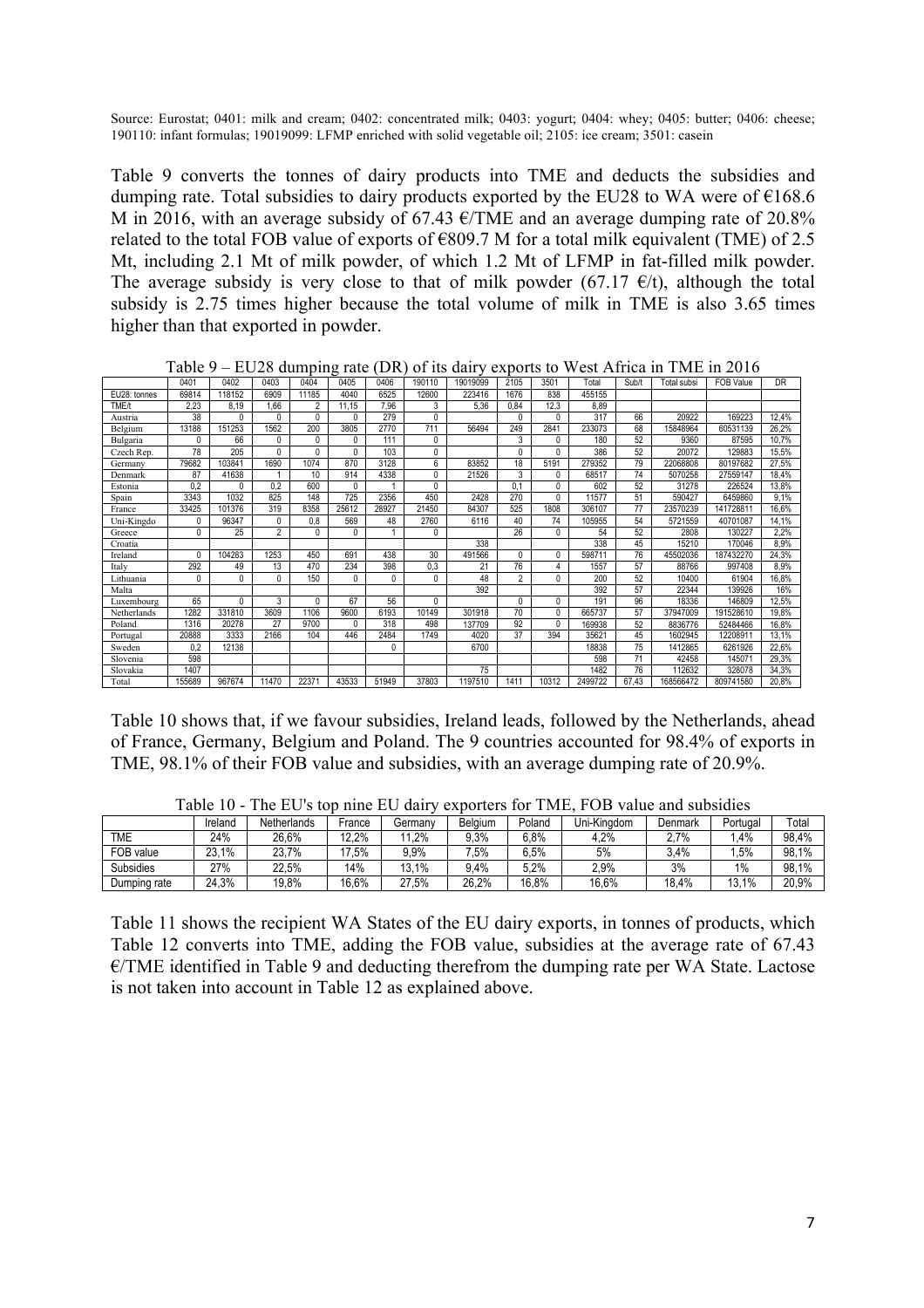|               | 0401  | 0402   | 0403 | 0404  | 0405 | 0406 | 1702     | 190110 | 19019099 | 2105 | 3501 | total  |
|---------------|-------|--------|------|-------|------|------|----------|--------|----------|------|------|--------|
| <b>ECOWAS</b> | 38031 | 110437 | 6741 | 11013 | 3979 | 6377 | 588      | 12443  | 195272   | 1562 | 838  | 387281 |
| West Africa   | 69814 | 118152 | 6909 | 11185 | 4040 | 6525 | 588      | 12600  | 223416   | 1676 | 838  | 455743 |
| Burkina Faso  | 813   | 2459   | 68   | 0     | 64   | 220  |          | 183    | 4804     | 23   | 0,2  | 8634   |
| <b>Benin</b>  | 1067  | 1125   | 12   |       | 214  | 501  |          | 311    | 1598     | 93   | 72   | 4994   |
| Ivory Coast   | 2212  | 9769   | 634  | 1775  | 812  | 936  | $\Omega$ | 2671   | 10381    | 462  | 225  | 29879  |
| Cape-Verde    | 11434 | 3120   | 1127 | 288   | 146  | 858  |          | 507    | 1612     | 195  | 32   | 19320  |
| Ghana         | 3040  | 12787  | 74   | 4316  | 339  | 526  | 197      | 525    | 11012    |      | 82   | 32899  |
| Gambia        | 1176  | 1133   | 134  | 22    | 24   | 101  |          | 35     | 2458     | 169  |      | 5252   |
| Guinea        | 1698  | 6002   | 158  | 17    | 108  | 76   |          | 517    | 8249     | 34   |      | 16856  |
| GuineaBissau  | 657   | 257    | 416  |       |      | 33   | 0.1      | 89     | 1355     | 10   | 0.4  | 2822   |
| Liberia       | 309   | 578    | 82   |       | 24   | 104  |          | 88     | 1608     | 26   | 25   | 2843   |
| Mali          | 1312  | 5481   | 343  | 0.2   | 206  | 180  |          | 951    | 20323    | 58   |      | 28853  |
| Niger         | 2249  | 1786   | 24   | 360   | 33   | 146  |          | 137    | 4808     |      |      | 9554   |
| Nigeria       | 4511  | 54604  | 3516 | 3431  | 1011 | 796  | 249      | 5424   | 64279    | 38   | 344  | 138201 |
| Sierra Leone  | 342   | 1106   | 20   |       | 70   | 60   |          | 197    | 1007     | 47   | 10   | 2858   |
| Senegal       | 6225  | 8097   | 74   | 34    | 860  | 1652 | 83       | 655    | 51225    | 343  | 0.3  | 69248  |
| Togo          | 985   | 2136   | 58   | 771   | 62   | 190  | 10       | 155    | 1055     | 51   | 49   | 15021  |
| Mauritania    | 31783 | 7714   | 168  | 171   | 62   | 148  |          | 155    | 28144    | 114  |      | 68462  |

Table 11 - EU28 exports of dairy products to the 16 WA states in 2016, in tonnes

| Tableau 12 – EU28 exports of dairy products to the 16 WA States in 2016, in TME, subsidies and DR |  |  |  |  |  |  |  |  |  |
|---------------------------------------------------------------------------------------------------|--|--|--|--|--|--|--|--|--|
|                                                                                                   |  |  |  |  |  |  |  |  |  |

|               | 0401   | 0402   | 0403  | 0404  | 0405  | 0406  | 190110 | 19019099 | 2105 | 3501  | total   | Subventions | Valeur    | Tx dumping |
|---------------|--------|--------|-------|-------|-------|-------|--------|----------|------|-------|---------|-------------|-----------|------------|
| TEL/t         | 2.332  | 8.19   | .66   | 2     | 11.15 | 7.96  | 3      | 5.36     | 0.84 | 12.3  |         |             |           |            |
| <b>ECOWAS</b> | 88688  | 904479 | 11190 | 22026 | 44366 | 50761 | 37329  | 1046658  | 1312 | 10307 | 2217117 | 149500199   | 739570931 | 20,2%      |
| West Africa   | 162806 | 967665 | 1469  | 22370 | 45046 | 51939 | 37800  | 1197510  | 1408 | 10307 | 2508320 | 169136018   | 809743823 | 20,9%      |
| Burkina Faso  | 1896   | 20139  | 113   | 0     | 714   | 1751  | 549    | 25749    | 19   | 2     | 50933   | 3434412     | 18971545  | 18,1%      |
| <b>Benin</b>  | 2488   | 9214   | 20    | 0     | 2386  | 3988  | 933    | 8565     | 78   | 886   | 28558   | 1925666     | 12434351  | 15,5%      |
| Ivory Coast   | 5158   | 80008  | 1052  | 3550  | 9054  | 7451  | 8013   | 55642    | 388  | 2768  | 173084  | 1671054     | 71093267  | 16,4%      |
| Cape-Verde    | 26664  | 25553  | 1871  | 576   | 1628  | 6830  | 1521   | 8640     | 164  | 394   | 73840   | 4979031     | 24732321  | 20,1%      |
| Ghana         | 7089   | 104726 | 123   | 8632  | 3780  | 4187  | 1575   | 59024    | 3    | 1009  | 190147  | 12821612    | 54060000  | 23,7%      |
| Gambia        | 2742   | 9279   | 222   | 44    | 268   | 804   | 105    | 13175    | 142  | 0     | 26782   | 1805910     | 8079404   | 22,4%      |
| Guinea        | 3960   | 49156  | 262   | 34    | 1204  | 605   | 1551   | 44215    | 29   | 0     | 101016  | 6811509     | 31336894  | 21,7%      |
| GuineaBissau  | 1532   | 2105   | 691   | 0     | 56    | 263   | 267    | 7263     | 8    | 5     | 12189   | 821904      | 3785013   | 21,7%      |
| Liberia       | 721    | 4734   | 136   | 0     | 268   | 828   | 264    | 8619     | 22   | 308   | 15898   | 1072002     | 5609030   | 19,1%      |
| Mali          | 3060   | 44889  | 569   | 0.4   | 2297  | 1433  | 2853   | 108931   | 49   | 0     | 164081  | 1063982     | 60288833  | 18,4%      |
| Niger         | 5245   | 14627  | 40    | 720   | 368   | 1162  | 411    | 25771    | q    |       | 48353   | 3260443     | 16272968  | 20%        |
| Nigeria       | 10520  | 447207 | 5837  | 6862  | 11273 | 6336  | 16272  | 344535   | 32   | 4231  | 853104  | 57524803    | 272430705 | 21,1%      |
| Sierra Leone  | 798    | 9058   | 33    | 0     | 781   | 478   | 591    | 5398     | 39   | 123   | 17298   | 1166404     | 5755319   | 20,3%      |
| Senegal       | 14517  | 66314  | 123   | 68    | 9589  | 13150 | 1965   | 274566   | 288  |       | 380584  | 25662779    | 132128148 | 19,4%      |
| Togo          | 2297   | 17494  | 96    | 1542  | 691   | 1512  | 465    | 5655     | 43   | 603   | 30398   | 2049737     | 22593133  | 9,1%       |
| Mauritania    | 74118  | 63178  | 279   | 342   | 691   | 1178  | 465    | 150852   | 96   | 0     | 291198  | 19635481    | 70172892  | 28%        |
| Total         | 162805 | 967681 | 11467 | 22370 | 45048 | 51956 | 37800  | 1146600  | 1409 | 10333 | 2457463 | 165706729   | 809743823 |            |

Table 13 shows that the top 10 importers accounted for 90.4% of TME, 95.6% of the EU FOB value and 95.8% of the subsidies. Nigeria dominates with a third of the EU FOB value and subsidies, and then Senegal and Mauritania are far ahead of Ghana, Ivory Coast and Mali.

|                  | $1$ avie 15 –<br>11 C<br><b>VV</b><br>A top ten importers of EU<br>ually products in MTE.<br>value allu subsitues<br><b>TUD</b> |         |            |         |                    |      |         |            |       |                |               |       |
|------------------|---------------------------------------------------------------------------------------------------------------------------------|---------|------------|---------|--------------------|------|---------|------------|-------|----------------|---------------|-------|
|                  | Nigeria                                                                                                                         | Seneɑal | Mauritania | Ghana   | <b>Ivory Coast</b> | Mali | Guinea  | Cape Verde | Niger | <b>Burkina</b> | ogo           | Total |
| TME              | 28.8%<br>28                                                                                                                     | 15.5%   | $.8\%$     | $7.7\%$ | 7%                 | .4%  | 3.9%    | 3%         | 2%    | ) 10/          | 20/2<br>.Z /U | 90.4% |
| FOB value        | 33.6%<br>२२                                                                                                                     | 16.3%   | $7\%$      | 7%      | 8.8%               | .4%  | $3.9\%$ | $1\%$      | 2%    | 20/<br>0/ 2.0  | 2.8%          | 95.6% |
| <b>Subsidies</b> | 7%<br>34.                                                                                                                       | 15.5%   | .8%        | 7,7%    | 7%                 | 6.7% | 1%      | 3%         | 2%    | 10/            | .2%           | 95.8% |

Table 13 - The WA top ten importers of EU dairy products in MTE, FOB value and subsidies

## **III – EU28 subsidies to its exports of dairy products to Southern Africa (SADC)**

Let us first calculate the export subsidies to milk powder to know the TME rate of code 0402, which depends on the distribution of concentrated milk between fat milk powder (FMP), low fat milk powder (LFMP) and condensed milk (codes 040291 and 040299).

## **3.1 – EU28 subsidies to its exports of milk powder to Southern Africa (SADC) in 2016**

The average milk equivalent rate for concentrated milk (code 0402) exported was 9.82 (68,628 TEL over 7,011 t of concentrated milk), significantly higher than that of 8.42 for the average code 0402 exported to all countries. Table 14, which contains only EU countries that exported milk powder, shows that exports of TEL powder were  $68,275$  t benefiting of  $E12.259$ M of subsidies, at a subsidy average of 67.97  $\epsilon$ /TEL, slightly lower than 68.48  $\epsilon$ /TEL for EU powder exports to all countries.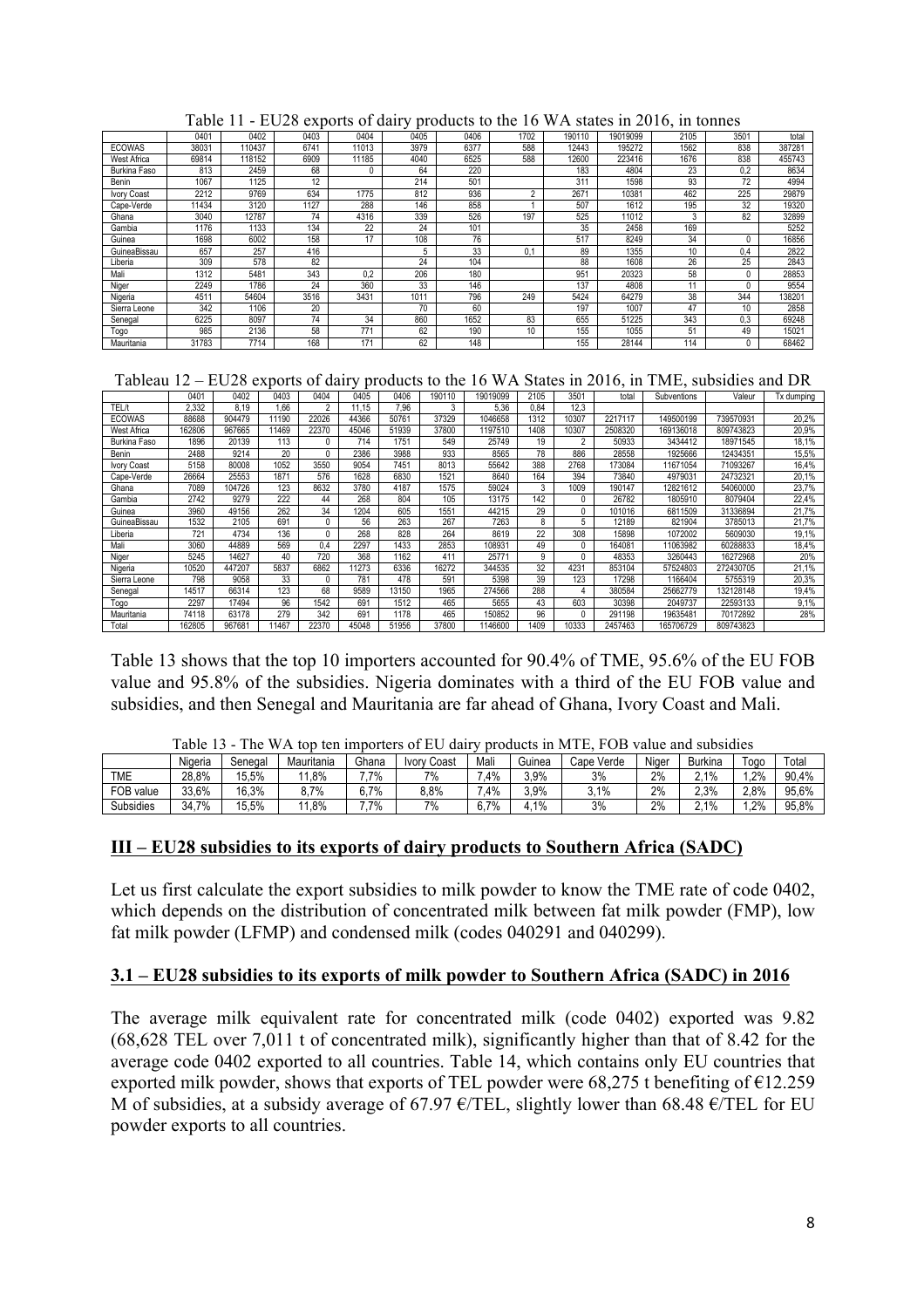| Tonnes        | 0402 | <b>FMP</b> | <b>FMP</b> | ັ<br><b>FMP</b><br><b>TME</b> | <b>FMP</b><br><b>TME</b> | <b>FMP+LFMP TME</b> | Sub/t | Tot subsidies | FOB value | DR    |
|---------------|------|------------|------------|-------------------------------|--------------------------|---------------------|-------|---------------|-----------|-------|
| <b>EU28 t</b> | 7011 | 223        | 6207       | 1744                          | 66531                    | 68275               |       |               |           |       |
| Belgium       | 869  | 26         | 689        | 206                           | 7389                     | 7595                | 68    | 516460        | 1368669   | 37,7% |
| Bulgaria      |      |            |            |                               | 8                        | 8                   | 52    | 416           | 3284      | 12,7% |
| Germany       | 746  | 8          | 565        | 60                            | 6056                     | 6116                | 79    | 483164        | 1219481   | 39,6% |
| Denmark       | 181  |            | 179        |                               | 1919                     | 1919                | 74    | 142006        | 335654    | 42,3% |
| France        | 2662 |            | 2662       |                               | 28538                    | 28538               | 77    | 2197426       | 4748802   | 46,3% |
| UnitedKingdom | 221  |            | 204        |                               | 2186                     | 2186                | 54    | 118044        | 399896    | 29,5% |
| Italy         | 81   | c          | 66         | 17                            | 706                      | 724                 | 57    | 41268         | 191128    | 21,6% |
| Lithuania     | 125  |            | 125        |                               | 1340                     | 1340                | 52    | 69680         | 226000    | 30,8% |
| Netherlands   | 2005 | 187        | 1608       | 1460                          | 17233                    | 18693               | 57    | 1065501       | 3543588   | 30,1% |
| Poland        | 32   |            | 32         |                               | 343                      | 343                 | 52    | 17836         | 69774     | 25,6% |
| Portugal      | 20   | 0.1        | 8          |                               | 86                       | 86                  | 45    | 3870          | 19040     | 20,3% |
| Sweden        | 68   |            | 68         |                               | 727                      | 727                 | 75    | 54525         | 134123    | 40,7% |
| Total         | 7011 | 223        | 6207       | 1744                          | 66531                    | 68275               | 67.97 | 4710196       | 12259439  | 38,4% |

Table 14 - EU dumping rate (DR) of milk powder exports to SADC in 2016

# **3.2 – EU28 subsidies to exports of dairy products to Southern Africa (SADC) in 2016**

Table 15 shows the tonnes of dairy products exported per EU28 State and Table 16 converts them into TME and deducts the subsidies and dumping rate. This time, code 19019099 is added to the lean powder enriched with vegetable oil, excluded from liberalization.

| 1001010        |       | ronnage or aan |      | $0.10$ which $0.11$ | portou | ິ້    | $\sim$ 20 $\sim$ 1.10 $\sim$ 0.110 $\sim$ 0.1110 $\sim$ |          | ັ້   | $100 \times 111 = 010$ |       |
|----------------|-------|----------------|------|---------------------|--------|-------|---------------------------------------------------------|----------|------|------------------------|-------|
| Tonnes         | 0401  | 0402           | 0403 | 0404                | 0405   | 0406  | 190110                                                  | 19019099 | 2105 | 3501                   | Total |
| <b>EU28</b>    | 14261 | 7011           | 2526 | 5798                | 2246   | 10989 | 2722                                                    | 14085    | 1071 | 1582                   |       |
| Austria        |       |                |      |                     |        | 476   |                                                         |          |      |                        | 483   |
| Belgium        | 50    | 869            | 16   | 0                   | 0      | 118   |                                                         | 6350     | 6    |                        | 7409  |
| Bulgaria       |       |                |      |                     |        |       |                                                         |          |      |                        |       |
| Germany        | 500   | 746            | 354  | 93                  | 19     | 2738  | 339                                                     | 807      |      | 306                    | 5903  |
| Denmark        | 5     | 181            |      |                     | 226    | 720   |                                                         | 380      |      |                        | 1513  |
| Estonia        |       |                |      | 60                  |        |       |                                                         |          |      |                        | 60    |
| Spain          |       |                |      |                     |        | 24    |                                                         | 73       |      |                        | 97    |
| France         | 10    | 2662           | 1056 | 4864                | 85     | 959   | 1040                                                    | 275      | 272  | 447                    | 11670 |
| United Kingdom | 146   | 221            | 350  | 19                  | 335    | 2562  |                                                         | 731      | 196  | 9                      | 4569  |
| Greece         |       |                | 2    |                     |        | 11    | 397                                                     |          |      |                        | 410   |
| Hungary        |       |                |      | 25                  |        |       |                                                         |          |      |                        | 25    |
| Croatia        |       |                |      |                     |        |       |                                                         | 256      |      | 37                     | 293   |
| Ireland        | 177   |                | 526  | 250                 | 1533   | 560   | 46                                                      | 4629     |      | 405                    | 8126  |
| Italy          | 0,6   | 81             | 0    |                     | 4      | 642   |                                                         | 108      | 32   | 15                     | 883   |
| Lithuania      |       | 125            |      |                     |        | 50    |                                                         |          | 0,1  | 0,1                    | 175   |
| Latvia         |       |                |      |                     |        | 12    |                                                         |          |      |                        | 12    |
| Malta          |       |                |      |                     |        |       | 33                                                      |          |      |                        | 33    |
| Netherlands    | 17    | 2005           | 95   | 446                 | 30     | 1567  | 229                                                     | 118      |      | 130                    | 4637  |
| Poland         | 12961 | 32             |      | 32                  |        | 451   |                                                         | 311      |      | 181                    | 13968 |
| Portugal       | 394   | 20             | 127  | 9                   | 14     | 100   | 638                                                     | 41       | 563  | 0,6                    | 1907  |
| Sweden         |       | 68             |      |                     |        |       |                                                         |          |      | 52                     | 120   |
| Total          | 14261 | 7011           | 2527 | 5798                | 2246   | 10990 | 2722                                                    | 14086    | 1070 | 1582                   | 62293 |

Table 13 – TME, subsidies, FOB value and dumping rate of EU dairy exports to SADC in 2016

|              | 0401         | 0402  | 0403           | 0404           | 0405         | 0406         | 190110       | 19019099 | 2105     | 3501         | Total  | Sub/t | Total sub | FOB value | <b>DR</b> |
|--------------|--------------|-------|----------------|----------------|--------------|--------------|--------------|----------|----------|--------------|--------|-------|-----------|-----------|-----------|
| <b>UE281</b> | 14261        | 701   | 2526           | 5798           | 2246         | 10989        | 2341         | 14085    | 1071     | 1582         | 61910  |       |           |           |           |
| TEL/t        | 2,332        | 9.82  | 1.66           | $\overline{2}$ | 11.15        | 7.96         | 3            | 5.36     | 0.84     | 12.3         |        | 72,78 |           |           |           |
| UE en TEL    | 33257        | 68838 | 4195           | 11596          | 25043        | 87480        | 8166         | 75496    | 899      | 19468        |        |       |           |           |           |
| Austria      | 0            | O     | 0              | 0              | $\Omega$     | 3789         | 0            | 38       | 0        | $\mathbf{0}$ | 3827   | 66    | 252582    | 1632150   | 15,5%     |
| Belgium      | 117          | 8534  | 27             | 0              | n            | 939          | 0            | 34036    | 5        | $\theta$     | 43658  | 68    | 2968744   | 7900677   | 37,6%     |
| Bulgaria     |              | 10    |                |                |              |              |              | 0        |          |              | 10     | 52    | 520       | 3824      | 13,6%     |
| Germany      | 1166         | 7326  | 588            | 186            | 212          | 21794        | 1017         | 4326     |          | 3764         | 40380  | 79    | 3190020   | 16405278  | 19,4%     |
| Denmark      | 12           | 1777  | $\overline{2}$ | $\mathbf{0}$   | 2520         | 5731         | 0            | 2037     | 0        | 0            | 12079  | 74    | 893846    | 6337831   | 14,1%     |
| Estonia      | $\mathbf{0}$ | 0     | 0              | 120            | $\mathbf{0}$ | Λ            | $\mathbf{0}$ |          | 0        | 0            | 120    | 52    | 6240      | 43725     | 14,3%     |
| Spain        | 0            | O     | 0              | 0              |              | 191          | 0            | 391      | $\Omega$ | C            | 582    | 51    | 29682     | 86240     | 34,4%     |
| France       | 23           | 26141 | 1753           | 9728           | 948          | 7634         | 3120         | 1474     | 228      | 5498         | 56547  | 77    | 4354119   | 26168667  | 16,6%     |
| Un.Kingdom   | 340          | 2170  | 581            | 38             | 3735         | 20394        | 0            | 3918     | 165      | 111          | 31452  | 54    | 1698408   | 10778295  | 15,8%     |
| Greece       | $\mathbf{0}$ | 0     | 3              | $\Omega$       | $\Omega$     | 88           | 1191         | $\Omega$ | 0        | $\Omega$     | 1282   | 52    | 66664     | 363462    | 18,3%     |
| Hungary      | 0            | Λ     | 0              | 50             | <sup>n</sup> | <sup>0</sup> | 0            |          | 0        | n            | 50     | 39    | 1950      | 25248     | 7,7%      |
| Croatia      | 0            | 0     | 0              | 0              | n            | 0            | 0            | 1372     | 0        | 455          | 1827   | 45    | 82215     | 346835    | 23,7%     |
| Ireland      | 413          | O     | 873            | 500            | 17093        | 4458         | 138          | 24811    | 0        | 4982         | 53268  | 76    | 4048368   | 18870364  | 21,5%     |
| Italy        |              | 795   | 0              | 0              | 45           | 5110         | 0            | 579      | 27       | 185          | 6742   | 57    | 384294    | 4993072   | 7.7%      |
| Lithuania    | 0            | 1228  | 0              | 0              |              | 398          | 0            |          | 0.1      |              | 1627   | 52    | 84604     | 415114    | 20,4%     |
| Latvia       | 0            | 0     | 0              | 0              | $\Omega$     | 96           | 0            | 0        | 0        | 0            | 96     | 52    | 4992      | 45195     | 11%       |
| Malta        | 0            | 0     | 0              | 0              | $\Omega$     | 0            | 99           | $\Omega$ | 0        | $\Omega$     | 99     | 57    | 5643      | 32000     | 17,6%     |
| Netherlands  | 40           | 19689 | 158            | 892            | 335          | 12473        | 687          | 632      | 0        | 1599         | 36505  | 57    | 2080785   | 11427872  | 18,2%     |
| Poland       | 30225        | 314   | $\Omega$       | 64             | $\Omega$     | 3590         | 0            | 1667     | 0        | 2226         | 38086  | 52    | 1980472   | 7623317   | 26%       |
| Portugal     | 919          | 196   | 211            | 18             | 156          | 796          | 1914         | 219      | 473      |              | 4909   | 45    | 220905    | 4399800   | 5%        |
| Sweden       | 0            | 668   | 0              | $\mathbf{0}$   | $\Omega$     | 0            | 0            | $\Omega$ | 0        | 640          | 1308   | 75    | 98100     | 281618    | 34,8%     |
| Total        | 33256        | 68848 | 4196           | 11596          | 25044        | 87481        | 8166         | 75500    | 899      | 19468        | 334454 | 67.13 | 22453153  | 118180584 | 19%       |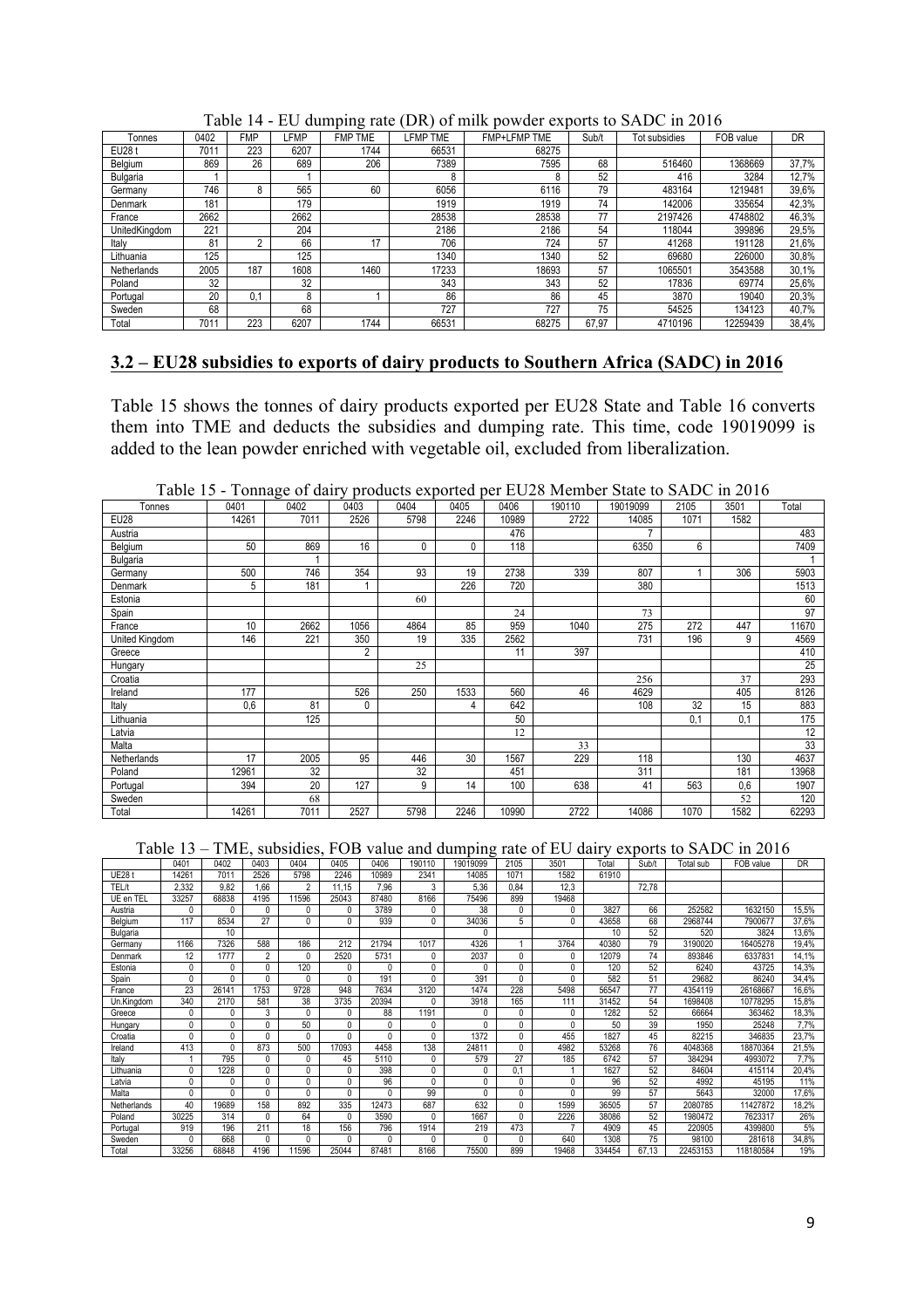The 47,490 tonnes of dairy products exported for  $E118.2$  M corresponded to 334,454 TME, which received  $\epsilon$ 22.5 M of subsidies, corresponding to an average dumping rate of 19%.

Table 14 shows that the top 10 exporters accounted for 96.8% of the volume in TME, 97.2% of the FOB value, 90% of the subsidies, at an average dumping rate of 19%. France is far ahead of subsidies, before Ireland, Germany, Belgium, the Netherlands, Poland and the United Kingdom.

|              |        | .       | .<br>.  | .       | $\frac{1}{2}$ | .      |            | $\frac{1}{2}$ |       |          |       |
|--------------|--------|---------|---------|---------|---------------|--------|------------|---------------|-------|----------|-------|
|              | France | Ireland | Germanv | Belaium | Netherlands   | Poland | Un.Kinadom | Denmark       | Italy | Portugal | Total |
| TME          | 16.9%  | 15.9%   | 12.1%   | 13.1%   | 10,9%         | 1.4%   | 9.4%       | 3,6%          | 2%    | .5%      | 96,8% |
| FOB value    | 22.1%  | 1.1%    | 13.9%   | $6.7\%$ | $.7\%$        | 6.5%   | $.1\%$     | 5.4%          | .2%   | 7%       | 92.4% |
| Subsidies    | 19.4%  | 16%     | 14.2%   | 13.2%   | 9.3%          | 8.8%   | $7.6\%$    | 4%            | 7%    | 1%       | 95.2% |
| Dumping rate | 16,6%  | 21.5%   | 19,4%   | 37.6%   | 18,2%         | 26%    | 15,8%      | 14.1%         |       | 5%       | 19%   |

Table 14 - Top 10 EU dairy exporters for TELs, FOB value and subsidies

## **IV – EU28 subsidies to its exports of dairy products to Central Africa (CEMAC)**

Although the CEMAC EPA is not finalized, Cameroon has ratified and implemented it since 6 August 2016. However, most dairy products are excluded from liberalization, even codes 0401 (milk and cream) and 0402 (concentrated milk) with an import duty of 5%, the other main dairy products – 0403 (yogurt), 0404 (whey), 0405 (butter) and 0406 (cheese) – being taxed at 30%. The other dairy products will be fully liberalized in 2029, namely infant formula (190110) and casein (3501), both taxed at 10%, and ice cream (2105) taxed at 30%.

# **4.1 – EU28 subsidies to exports of milk powder to Central Africa (CEMAC) in 2016**

Before calculating the subsidies to all dairy exports, those to milk powder are calculated in order to know the TME rate of code 0402, which depends on the distribution of concentrated milk between fat milk powder (FMP), low-fat milk powder (LFMP) and condensed milk (codes 040291 and 040299). The average milk equivalent rate of the exported concentrated milk (code 0402) was 7.23 (131,349 TEL, of which 9,647 TEL for condensed milk, 18,163 t of concentrated milk), lower than that of 8.42 for the average of code 0402 exported to all countries because the weight of the fat milk powder was almost as high as that of the low fat milk powder. Table 7, which contains only EU countries that exported milk powder to the CEMAC, shows that exports of TEL powder were 130,285 t and resulted in  $€8.043$  M in subsidies, at an average subsidy of 61.74  $\epsilon/t$ , significantly lower than the 66.75  $\epsilon/t$  for EU exports to all countries.

Table 15 shows that the 130,283 TEL of milk powder exported for  $\epsilon$ 41.403 M mobilized  $\epsilon$ 8.044 M of subsidies, at an average dumping rate of 19.4%.

|                |       |            |      | . .            |                 |              |       |               |           |           |
|----------------|-------|------------|------|----------------|-----------------|--------------|-------|---------------|-----------|-----------|
| Tonnes         | 0402  | <b>FMP</b> | LFMP | <b>FMP TME</b> | <b>LFMP TME</b> | FMP+LFMP TME | Sub/t | Tot subsidies | FOB value | <b>DR</b> |
| <b>UE28 t</b>  | 18163 |            |      |                |                 |              |       |               |           |           |
| UE             |       |            |      |                |                 |              |       |               |           |           |
| Belgium        | 2742  | 188        | 2507 | 1470           | 26875           | 28345        | 68    | 1927460       | 6698776   | 28,8%     |
| Germany        | 438   |            | 421  |                | 4513            | 4513         | 79    | 356527        | 850905    | 41,9%     |
| <b>Denmark</b> | 16    | 16         |      | 125            |                 | 125          | 74    | 9250          | 43496     | 21,3%     |
| Spain          | 1459  | 5          | 23   | 41             | 247             | 288          | 51    | 14688         | 143896    | 10,2%     |
| France         | 1183  | 182        | 967  | 1421           | 10365           | 11786        | 77    | 907522        | 3544178   | 25,6%     |
| Un.Kingdom     | 2253  | 41         | 2213 | 316            | 23718           | 24034        | 54    | 1297836       | 6439113   | 20,2%     |
| Ireland        | 254   | 70         | 184  | 547            | 1972            | 2519         | 76    | 191444        | 572417    | 33,4%     |
| Italv          |       |            |      |                |                 |              | 57    | 57            | 1334      | 4,3%      |
| Netherlands    | 9717  | 6397       | 715  | 49961          | 7659            | 57620        | 57    | 3284340       | 22936218  | 14,3%     |
| Poland         | 98    |            | 98   |                | 1051            | 1051         | 52    | 54652         | 172327    | 31,7%     |
| Portugal       |       |            |      |                |                 |              | 52    | 52            | 762       | 6,8%      |
| Total          |       | 6899       | 7128 | 53882          | 76401           | 130283       | 61.74 | 8043828       | 41403422  | 19,4%     |

Table 15 - Dumping rate of milk powder exports from the EU to the CEMAC in 2016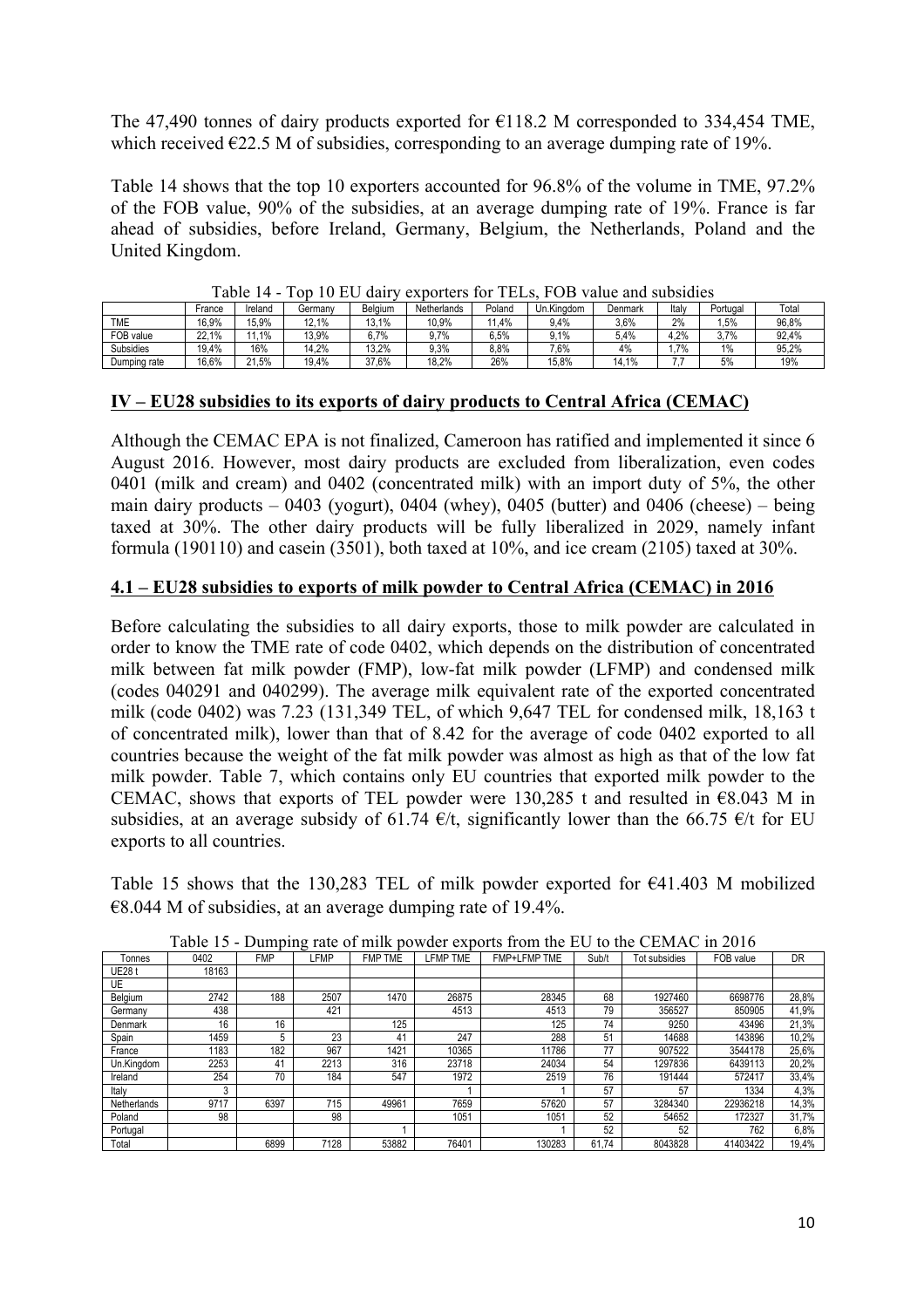Of the 11 EU25 Member States that exported milk powder to CEMAC in 2016 4 accounted for 93.4% of the volume in TME, 95.8% of the FOB value and 92.2% of the subsidies, at an average dumping rate of 18.7%. The Netherlands dominates largely, followed by Belgium, the United Kingdom and France.

|                  | Netherlands | Belgium | United-Kingdom | France | Total |
|------------------|-------------|---------|----------------|--------|-------|
| <b>TME</b>       | 44.2%       | 21,8%   | 18.4%          | 9%     | 93.4% |
| FOB value        | 55.4%       | 16.2%   | 15,6%          | 8.6%   | 95.8% |
| <b>Subsidies</b> | 40.8%       | 24%     | 16.1%          | 1,3%   | 92.2% |
| Dumping rate     | 14.3%       | 28,8%   | 20.2%          | 25.6%  | 18.7% |

Table 16 - The top 4 exporters of milk powder from the EU to CEMAC in 2016

#### **4.2 – EU28 subsidies to exports of dairy products to Central Africa (CEMAC) in 2016**

It is now possible to analyse the subsidies to total EU28 dairy exports to CEMAC in 2016. Table 17 shows the tonnes of dairy products exported per EU country and Table 18 converts them into TME and deducts the subsidies and dumping rate.

| Tonnes         | 0401  | 0402  | 0403 | 0404           | 0405 | 0406 | 190110         | 19019099 | 2105 | 3501 | Total |
|----------------|-------|-------|------|----------------|------|------|----------------|----------|------|------|-------|
| <b>EU28</b>    | 11143 | 18163 | 1935 | 224            | 867  | 1551 | 7391           | 12690    | 1110 | 261  | 55335 |
| Austria        |       |       |      |                |      |      | $\overline{2}$ |          |      |      | 2     |
| Belgium        | 428   | 2742  | 46   | 16             | 145  | 53   | 13             | 2912     | 231  | 144  | 6730  |
| Czech Republic | 20    |       |      |                |      |      |                |          |      |      | 20    |
| Germany        | 1240  | 438   | 285  |                | 22   | 5    |                | 72       |      | 87   | 2150  |
| Denmark        |       | 16    |      | $\overline{2}$ | 10   | 2    |                | 225      |      |      | 255   |
| Estonia        |       |       |      | 50             |      |      |                |          |      |      | 50    |
| Spain          | 367   | 1459  | 1040 | 20             | 8    | 77   | 481            | 69       | 38   |      | 3559  |
| France         | 8503  | 1183  | 188  | 136            | 620  | 1222 | 6078           | 1099     | 716  | 0,3  | 19745 |
| United-Kingdom |       | 2253  |      |                |      |      |                | 350      |      |      | 2603  |
| Croatia        |       |       |      |                |      |      |                | 180      |      |      | 180   |
| Ireland        |       | 254   |      |                |      |      |                | 2638     |      |      | 2892  |
| Italy          | 75    | 3     | 6    |                | 20   | 21   |                | 0,4      | 32   | 19   | 176   |
| Netherlands    | 391   | 9717  | 369  |                | 42   | 170  | 273            | 3347     | 92   |      | 14401 |
| Poland         | 40    | 98    |      |                |      |      | 544            | 1587     |      |      | 2269  |
| Portugal       | ⇁     | 0,1   | 0.5  |                | 0,7  |      | 0,4            | 213      | 0,1  | 11   | 234   |
| Slovakia       | 72    |       |      |                |      |      |                |          |      |      | 72    |
| Total          | 11143 | 18163 | 1935 | 224            | 867  | 1551 | 7391           | 12692    | 1110 | 261  | 55337 |

Table 17 - Tonnage of dairy products exported per EU28 State to CEMAC in 2016

Source: Eurostat; 0401: milk and cream; 0402: concentrated milk; 0403: yogurt; 0404: whey; 0405: butter; 0406: cheese; 190110: infant formulas; 19019099: LFMP enriched with solid vegetable oil; 2105: ice cream; 3501: casein

The 55,335 tonnes of dairy products exported in 2016 for  $\epsilon$ 140.7 M represented 276,202 tonnes of milk equivalent (TME) and benefited from  $E17.867$  M of subsidies, with an average dumping rate of 12.7%.

Table 18 - TEL tonnage of EU28 dairy products exported to CEMAC in 2016

| Tonnes      | 0401  | 0402   | 0403 | 0404 | 0405         | 0406         | 190110       | 19019099 | 2105 | 3501 | Total  | Sub/t | Total sub | Valeur    | TD    |
|-------------|-------|--------|------|------|--------------|--------------|--------------|----------|------|------|--------|-------|-----------|-----------|-------|
| EU28 t      | 11143 | 18163  | 1935 | 224  | 867          | 1551         | 7391         | 12692    | 1110 | 261  | 55335  |       |           |           |       |
| TME rate    | 2.23  | 7.23   | .66  | 2    | 11.15        | 7.96         | 3            | 5,36     | 0,84 | 12,3 |        |       |           |           |       |
| EU28 TME    | 24849 | 131318 | 3212 | 448  | 9667         | 12346        | 22173        |          |      |      |        |       |           |           |       |
| Austria     | 0     | 0      | 0    | 0    | 0            | $\theta$     | 6            |          | 0    | 0    | 6      | 66    | 396       | 19475     | 2%    |
| Belgium     | 954   | 19825  | 76   | 32   | 1617         | 422          | 39           | 15608    | 194  | 1771 | 40538  | 68    | 2756584   | 11496776  | 24%   |
| Czech Rep.  | 45    | 0      | 0    | 0    | $\mathbf{0}$ | 0            | 0            |          | 0    | 0    | 45     | 52    | 2340      | 9253      | 25,3% |
| Germany     | 2765  | 3167   | 473  | 0    | 245          | 40           | 0            | 386      |      | 1070 | 8147   | 79    | 643613    | 2346339   | 27,4% |
| Denmark     | 0     | 116    | 0    | 4    | 112          | 16           | 0            | 1206     | 0    | 0    | 1454   | 74    | 107596    | 529917    | 20,3% |
| Estonia     | 0     | 0      | 0    | 100  | 0            | $\mathbf{0}$ | 0            |          | 0    |      | 100    | 52    | 5200      | 31250     | 16,6% |
| Spain       | 818.  | 10549  | 1726 | 40   | 89           | 613          | 1443         | 370      | 32   |      | 15380  | 51    | 799680    | 7632882   | 10,5% |
| France      | 18962 | 8553   | 312  | 272  | 6913         | 9727         | 18234        | 5891     | 601  | 4    | 69469  | 77    | 5349113   | 61955540  | 8,6%  |
| Un-Kingdom  | 0     | 16289  | 0    | 0    | 0            | 0            | 0            | 1876     | 0    |      | 18165  | 54    | 980910    | 7502957   | 13,1% |
| Croatia     |       |        |      |      |              |              |              | 965      |      |      | 965    | 45    | 43425     | 235905    | 18,4% |
| Ireland     | 0     | 1836   | 0    | 0    | 0            | 0            | 0            | 14140    | 0    | 0    | 15976  | 76    | 1214176   | 6766689   | 17,9% |
| Italy       | 167   | 22     | 10   | 0    | 223          | 167          | 0            |          | 27   | 234  | 852    | 57    | 48564     | 340302    | 14,3% |
| Netherlands | 872   | 70254  | 613  | 0    | 468          | 1353         | 819          | 17940    | 77   | 0    | 92396  | 57    | 5266572   | 36012726  | 14,6% |
| Poland      | 89    | 709    | 0    | 0    | 0            | 0            | 1632         | 8506     | 0    |      | 10936  | 52    | 568672    | 5395836   | 10,5% |
| Portugal    | 16    |        |      | 0    | 8            | 8            | .2           | 1142     |      | 135  | 1312   | 52    | 68234     | 390828    | 17,5% |
| Slovakia    | 161   | 0      | 0    | 0    | 0            | $\Omega$     | $\mathbf{0}$ |          | 0    | O    | 161    | 76    | 12236     | 25436     | 48,1% |
| Total       | 24849 | 131318 | 3212 | 448  | 9667         | 12346        | 22174        | 68032    | 932  | 3214 | 276202 | 64.69 | 17867311  | 140692111 | 12,7% |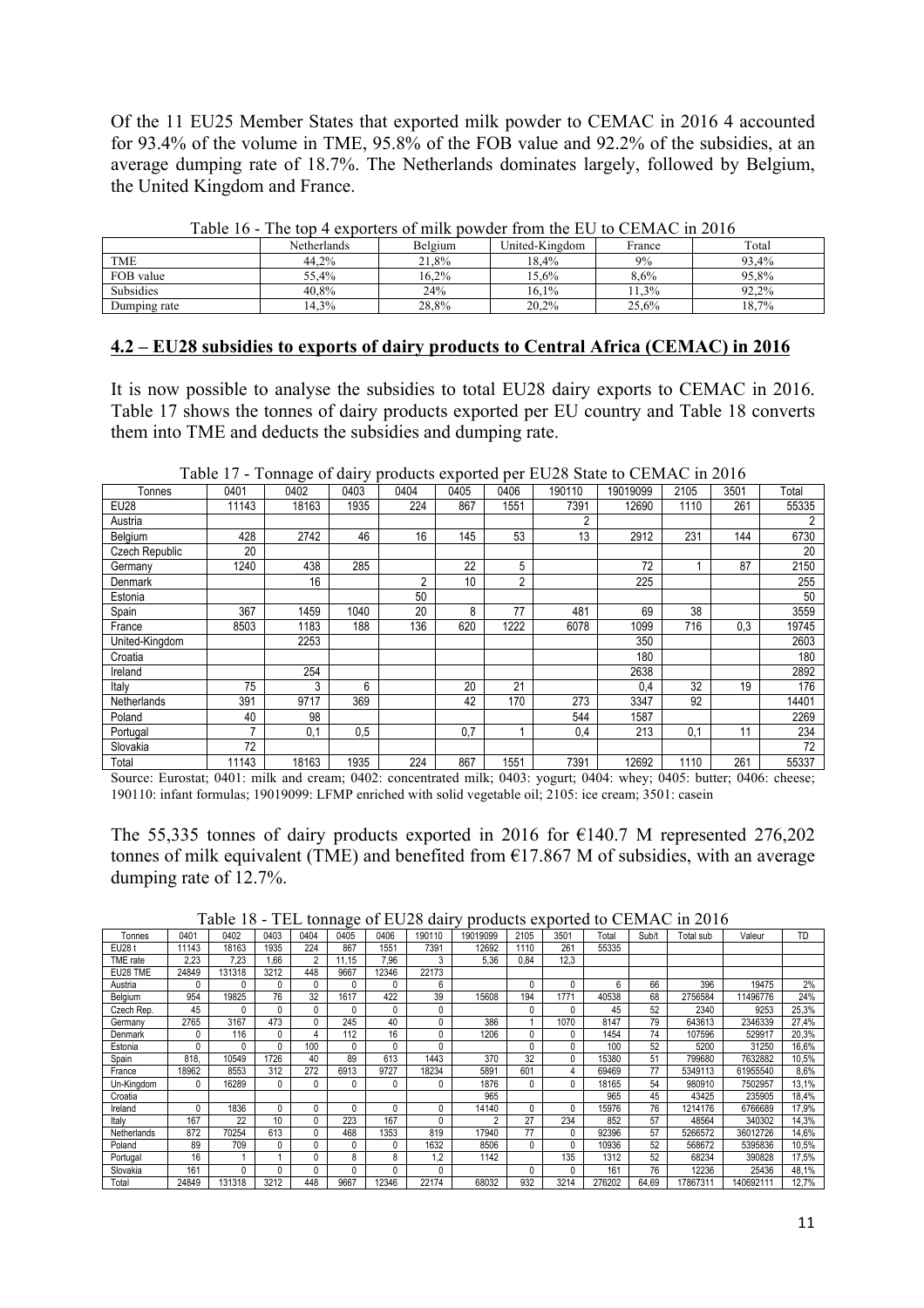Milk powder accounted for 47.2% of TME but only 34% of the FOB value while mobilizing 45% of subsidies with an average dumping rate higher than 53% (18.5% against 12.7%). However, if the low fat milk powder included in code 19019099 is added, 71.8% of the TME are made of milk powder.

Table 19 shows that the top 6 exporters mobilized 93.5% of the total TME volume, 95.2% of the FOB value with 92.7% of the subsidies, with a dumping rate of 12.5%, close to the average rate of 12.7%. According to the criterion of subsidies, France is at the top, followed by the Netherlands, far ahead of Belgium, itself far ahead of Ireland, Spain and the United Kingdom.

| 1999 I J         |        | THE RUD O LIGHT MILLION DRIVE VILOUITIE WALL |                |         |        |                |       |
|------------------|--------|----------------------------------------------|----------------|---------|--------|----------------|-------|
|                  | France | Netherlands                                  | <b>Belaium</b> | Ireland | Spain  | United-Kinadom | Total |
| TME              | 25.2%  | 33.5%                                        | 14.7%          | 5.8%    | $.4\%$ | 6.6%           | 93,2% |
| FOB value        | 44%    | 25.6%                                        | 8.2%           | 4.8%    | 6.3%   | 5,3%           | 94%   |
| <b>Subsidies</b> | 29.9%  | 29,5%                                        | 15,4%          | 6.8%    | 5.8%   | 5.5%           | 92,9% |
| Dumping rate     | 8.6%   | 13,7%                                        | 24%            | 17,9%   | 10,5%  | 13,1%          | 11%   |

Table 19 - The top 6 EU28 Member States exporting dairy to CEMAC in 2016

#### **IV – EU28 subsidies to its exports of dairy products to Eastern Africa (EAC)**

It is interesting to compare exports from the EU28 and its subsidies to Eastern Africa (EAC) with those to other regional EPAs when we know that the EAC has import duties of 25% on most dairy products, and even 60% on milk powder. However, the EAC has been facing a trade deficit in dairy products for some years despite a significant surplus for Uganda and a more modest one for Rwanda so that it has to import, which was exacerbated in 2016 by adverse climatic conditions.

Table 20 shows that exports of milk powder were of 22,8M TME for a value of 5.319 M $\epsilon$  and received  $\epsilon$ 1.584 M of subsidies, at an average dumping rate of 29.8%. The TME rate of code 0402 was 10.5 because there was virtually no condensed milk (12 t, i.e. 28 TME) and FMP.

|             |                 |            |      |                          |                 |                     |          | ັ                      |           |           |
|-------------|-----------------|------------|------|--------------------------|-----------------|---------------------|----------|------------------------|-----------|-----------|
| Tonnes      | 0402            | <b>FMP</b> | ∟FMP | <b>FMP</b><br><b>TME</b> | <b>LFMP TME</b> | <b>FMP+LFMP TME</b> | Sub/t    | <b>Total subsidies</b> | FON value | <b>DR</b> |
| UE28 t      | 2180            | 127        | 2041 | 995                      | 21874           | 22869               |          |                        |           |           |
| Belgium     | 40 <sup>4</sup> |            | 395  | 41                       | 4237            | 4277                | 68       | 290836                 | 72357     | 40,2%     |
| Germany     | 150             |            | 150  |                          | 16080           | 1608                | 79       | 127032                 | 285668    | 44,7%     |
| France      | 428             |            | 427  |                          | 4582            | 4582                | 77       | 352814                 | 1694812   | 20,8%     |
| United      |                 |            |      |                          |                 |                     |          |                        |           |           |
| Kingdom     | 155             |            | 155  |                          | 1656            | 1656                | 54       | 89424                  | 373950    | 23,9%     |
| Ireland     | 549             |            | 549  |                          | 5887            | 5887                | 76       | 447412                 | 1028142   | 43,5%     |
| Italy       |                 |            |      | 33                       | 48              | 81                  | 57       | 4617                   | 24780     | 18,6%     |
| Netherlands | 477             | 118        | 359  | 922                      | 3852            | 4773                | 57       | 272061                 | 1188333   | 22,9%     |
| Total       | 2177            | 127        | 2040 | 996                      | 21870           | 22864               | 74<br>61 | 1584196                | 5319256   | 29.8%     |

Table  $20 - EU28$  exports of milk powder, subsidies, FOB value and dumping rate to the EAC in 2016

And Table 21 shows that 5 countries – in the order: Ireland, France, the Netherlands, Belgium and Germany – realized 92.3% of their exports in TEC for 92.5% of FOB value, with 94.1% of the subsidies, at an average dumping rate of 30.3%.

|              | Ireland  | France | Netherlands | Belgium  | Germanv | Total |
|--------------|----------|--------|-------------|----------|---------|-------|
| <b>TME</b>   | 25.7%    | 20%    | 20,9%       | 18,7%    | 7%      | 92.3% |
| FOB value    | $19.3\%$ | 31,9%  | 22.3%       | $13.6\%$ | 5,4%    | 92.5% |
| Subsidies    | 28.2%    | 22.3%  | $1.2\%$     | 18.4%    | 8%      | 94.1% |
| Dumping rate | 43,5%    | 20,8%  | 22,9%       | 40.2%    | 44.7%   | 30,3% |

Table 21 – The E28 5 top Member States exporting milk powder to EAC en 2016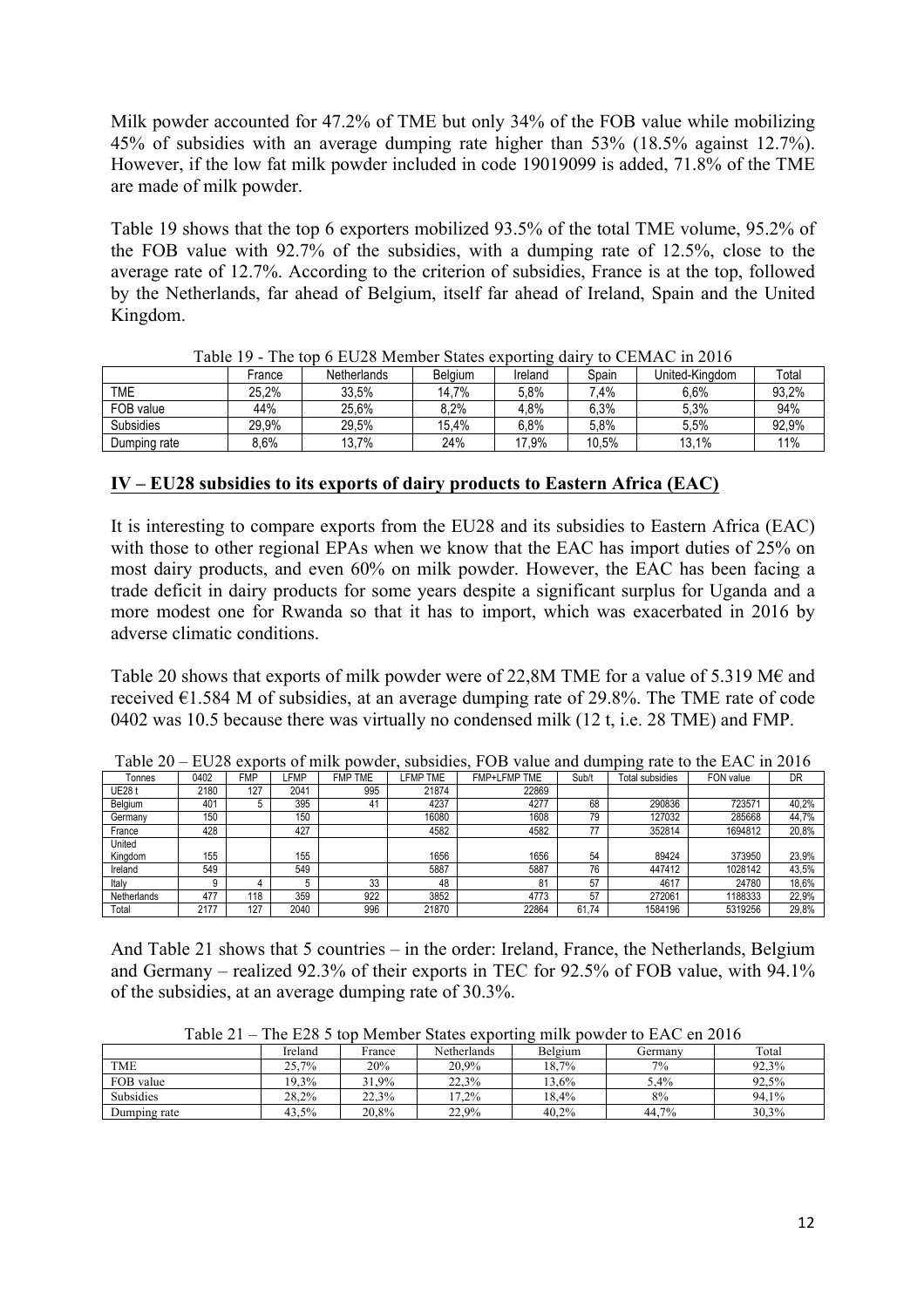Table 22 shows the tonnage of exported dairy products which are limited to 18,337 and which would have even been of only 3,917 tonnes in the absence of imports of skimmed milk fatten with solid vegetable oil of code 19119099 (fat-filled milk powder).

|                | 0401 | ັ<br>0402 | J 1<br>0403 | 0404 | 0405 | 0406 | 190110 | 19019099 | 2105 | 3501 | Total |
|----------------|------|-----------|-------------|------|------|------|--------|----------|------|------|-------|
| <b>EU28</b>    | 179  | 2180      | 4           | 127  | 82   | 377  | 707    | 14421    | 47   | 213  | 18337 |
| Austria        |      |           |             |      |      | 0,6  |        |          |      |      | 0,6   |
| Belgium        | 9    | 401       |             |      | 3    | 27   | 36     | 12598    | 0,8  |      | 13077 |
| Cyprus         |      |           |             |      |      | 0,4  |        |          |      |      |       |
| Germany        | 65   | 150       |             |      |      | 0,2  | 0,1    | 90       |      | 150  | 455   |
| Denmark        | 61   | 3         | 2           |      | 32   | 112  |        |          | 2    |      | 21    |
| Spain          |      |           |             |      |      | 0,1  |        | 20       |      |      |       |
| France         | 34   | 428       |             | 98   | 16   | 60   | 366    | 96       | 13   |      | 1111  |
| United Kingdom |      | 155       |             | 26   | 9    | 58   |        | 11       | 26   |      | 285   |
| Greece         |      |           | 0,4         |      |      | 0,6  |        |          |      |      |       |
| Ireland        |      | 549       |             |      | 14   | 4    | 58     | 1215     |      |      | 1840  |
| Italy          |      | 9         | 0,3         |      |      | 90   |        | 3        | 5    |      | 107   |
| Luxembourg     | 11   | 8         |             |      |      |      |        |          |      |      | 19    |
| Netherlands    | 0,1  | 477       |             | 2    | 7    | 23   | 108    | 367      |      | 0    | 984   |
| Poland         |      |           |             |      |      |      | 139    | 22       |      | 63   | 224   |
| Total          | 179  | 2180      | 4           | 127  | 82   | 377  | 707    | 14421    | 47   | 213  | 18337 |

Table 22 - Tonnage of dairy products exported per EU28 Member State to EAC in 2016

Source : Eurostat

Table 23 shows that the EU28 subsidies to dairy exports to the EAC were  $\epsilon$ 7.462 M in 2016, for an equivalent milk tonnage of 109,564 tonnes at a FOB value of  $\epsilon$ 25.838 M, at an average dumping rate of 29.4%. Concentrated milk (code 0402) and skimmed milk enriched with solid vegetable oil (code 19019099) accounted for 91.4% of TML and 91% of subsidies for only 70% of the FOB export value, and a dumping rate by 37.5% higher than the 29.4% rate for all milk products.

|               | 0401 | 0402  | 0403           | 0404           | 0405     | 0406 | 190110 | 19019099 | 2105 | 3501 | ⊺otal  | Sub/t | Total<br>sub | Valeur   | TD    |
|---------------|------|-------|----------------|----------------|----------|------|--------|----------|------|------|--------|-------|--------------|----------|-------|
| <b>UE28</b>   | 418  | 22889 |                | 254            | 914      | 3003 | 2122   | 77297    | 40   | 2616 | 109560 |       |              |          |       |
| Austria       |      |       |                |                | 0        | 5    |        |          |      |      |        | 66    | 330          | 2358     | 14%   |
| Belgium       | 21   | 4205  | $\sim$         | $\sim$         | 36       | 216  | 108    | 67525    | 0.7  |      | 72116  | 68    | 4903868      | 10587017 | 46,3% |
| Cyprus        |      |       |                |                | $\Omega$ | 3    | 0      |          |      |      | ∩      | 52    | 156          | 3457     | 4,5%  |
| Germany       | 152  | 1575  |                |                | $\Omega$ | c    | 0.3    | 482      |      | 1847 | 4058   | 79    | 320606       | 945816   | 33,9% |
| Denmark       | 142  | 30    | $\overline{ }$ | $\overline{ }$ | 361      | 888  | 0      |          | ົ    |      | 1426   | 74    | 105524       | 197375   | 8,8%  |
| Spain         |      |       |                | 0              | 0        | 0.8  |        | 107      |      |      | 108    | 51    | 5498         | 44960    | 12,2% |
| France        | 79   | 4494  |                | 196            | 174      | 481  | 1099   | 515      |      |      | 7049   | 77    | 542773       | 4502104  | 12,1% |
| Unit. Kingdom | 360  |       |                | 18             | 648      | 0    | 79     | 59       | 22   |      | 1186   | 54    | 64044        | 931347   | 6,9%  |
| Greece        |      |       | 0.7            | 0              | $\Omega$ | 5    |        |          |      |      | 6      | 52    | 296          | 6510     | 4,5%  |
| Ireland       |      | 5765  |                |                | 159      | 35   | 174    | 6512     |      |      | 2645   | 76    | 961020       | 3310433  | 29%   |
| Italy         |      | 95    | 5              | 0              | $\Omega$ | 719  |        | 16       |      |      | 839    | 57    | 47823        | 792909   | 6%    |
| Luxembourg    | 24   | 84    |                |                | n        |      |        |          |      |      | 108    | 96    | 10368        | 16010    | 64,8% |
| Netherlands   | 0,2  | 5009  |                |                | 83       | 186  | 323    | 1967     |      |      | 7572   | 57    | 441615       | 2554604  | 21,4% |
| Poland        |      |       |                | C              | $\Omega$ |      | 416    | 118      |      | 769  | 1303   | 52    | 67756        | 942802   | 7,2%  |
| Total         | 418  | 22889 |                | 254            | 914      | 3003 | 2122   | 7730     | 40   | 2616 | 109564 | 68.1  | 7461677      | 25837702 | 29.4% |

Table 23 - Tonnage in TME of EU28 exports of dairy products to EAC and subsidies in 2016

Table 24 shows that the top 6 EU28 Member States exported 85% of the tonnage in milk equivalent, accounting for 69.7% of the FOB value and benefited from 87% of the subsidies, with an average dumping rate of 32.2%. Belgium holds an overwhelming position with 65.8% of the TME, 41.8% of the FOB value and 66.7% of the subsidies, with a very high dumping rate of 46.3%.

| ------<br>.  |         |         |         |             |         |         |       |  |  |  |  |
|--------------|---------|---------|---------|-------------|---------|---------|-------|--|--|--|--|
|              | Belgium | Ireland | France  | Netherlands | Germanv | Denmark | Total |  |  |  |  |
| <b>TME</b>   | 65.8%   | $.5\%$  | 6.4%    | $6.9\%$     | 3,7%    | $3\%$   | 95,6% |  |  |  |  |
| FOB value    | 41.8%   | 13.1%   | $7.8\%$ | 8.1%        | 3,7%    | 4.7%    | 89.2% |  |  |  |  |
| Subsidies    | 65.7%   | 2.9%    | 7.3%    | 5.9%        | 4.3%    | .4%     | 97,5% |  |  |  |  |
| Dumping rate | 46.3%   | 29%     | 12.1%   | 23.4%       | 33.9%   | 8.8%    | 32.2% |  |  |  |  |

Table 24 – The EU28 top 6 exporters of milk powder to EAC in 2016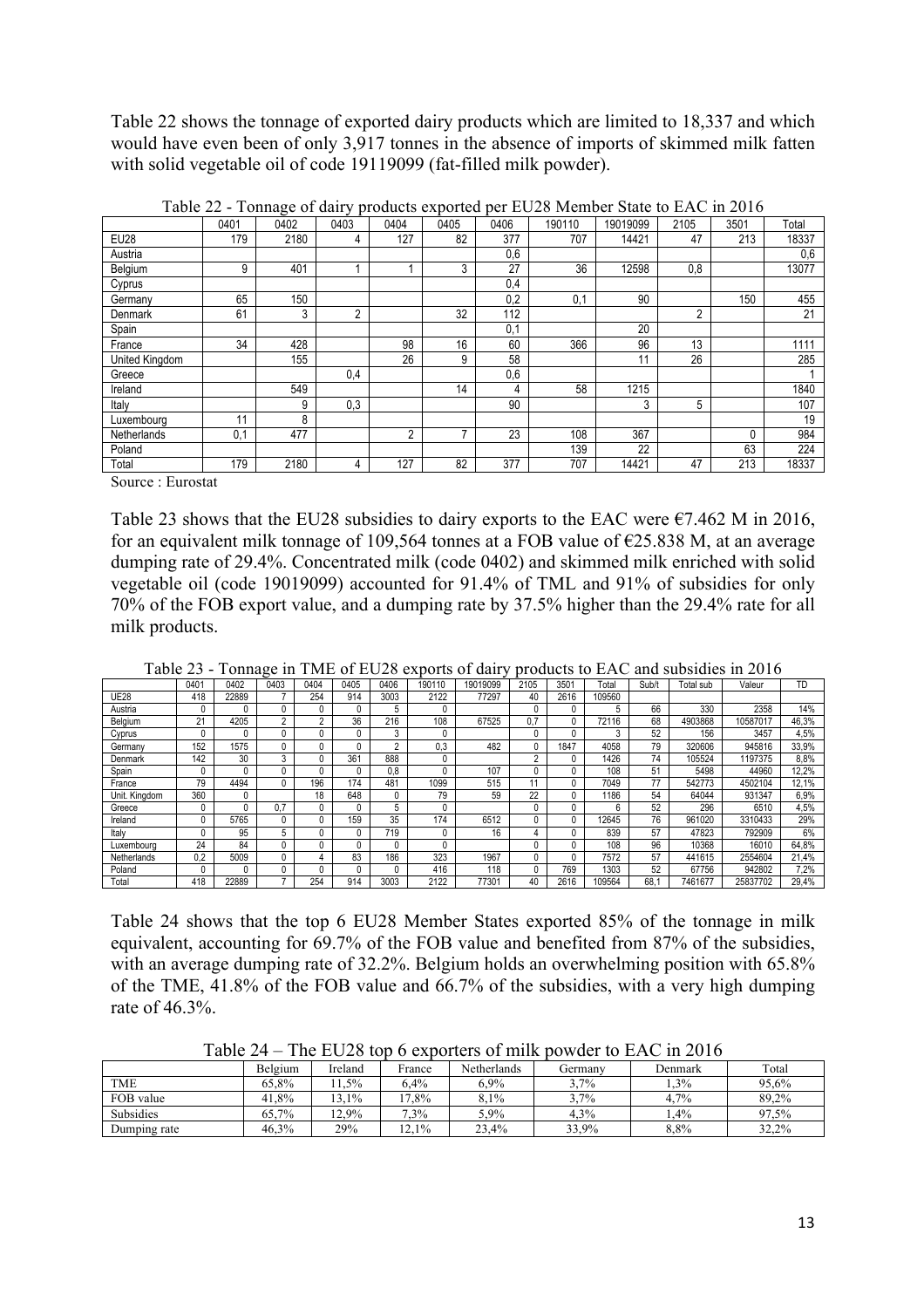Table 25 allocates EU28 exports to the five EAC Member States in 2016. Kenya accounted for 55.1% of EU FOB exports and 73.5% of product tonnage (not TME), ahead of Tanzania (29.5% and 19.8%, respectively), Rwanda (7.6% and 4.7%), Uganda (5.9% and 2.3%) and Burundi (1.9% and 0.7%). Table 26 shows the breakdown by adding the percentage distribution of TME. The only change is in Burundi, which lets the lowest ranking to Uganda, which is in the order of things, since Uganda is a net exporter of dairy products.

|           | EAC      |        | Kenva    |        | Tanzania |        | Rwanda  |        | Uganda  |        | Burundi |        |
|-----------|----------|--------|----------|--------|----------|--------|---------|--------|---------|--------|---------|--------|
|           | Euros    | Tonnes | Euros    | Tonnes | Euros    | Tonnes | Euros   | Tonnes | Euros   | Tonnes | Euros   | Tonnes |
| 0401      | 307741   | 179    | 4457     | 27     | 171857   | 109    | 592     | 0.4    | 85509   | 35     | 5212    | 9      |
| 0402      | 5353261  | 2180   | 1504674  | 742    | 2775006  | 875    | 982186  | 537    | 69071   | 19     | 22324   | 8      |
| 0403      | 14627    |        | 2417     |        | 5324     | $\sim$ | 6328    |        |         |        | 558     | 0      |
| 0404      | 255810   | 127    | 14344    | 85     | 137772   | 41     | 3502    |        | 192     | 0.1    |         |        |
| 0405      | 451441   | 82     | 101813   | 18     | 239845   | 42     | 3828    |        | 100519  | 19     | 5436    |        |
| 0406      | 2360692  | 377    | 1197178  | 198    | 769890   | 107    | 77752   | 12     | 301188  | 57     | 14684   |        |
| 190110    | 3376049  | 707    | 1267206  | 255    | 913324   | 213    | 433381  | 86     | 493502  | 108    | 268636  | 44     |
| 19019099  | 12743899 | 14421  | 9494925  | 11870  | 2487397  | 2204   | 453599  | 213    | 281421  | 117    | 26557   | 17     |
| 2105      | 220911   | 47     | 184622   | 44     | 26402    |        | 3948    |        | 5501    | 0,3    | 438     |        |
| 3501      | 752281   | 213    | 314642   | 64     | 92303    | 33     | 10560   | 3      | 191160  | 65     | 143616  | 49     |
| Total     | 25836712 | 18338  | 14226392 | 13302  | 7619120  | 3628   | 1975676 | 857    | 1528063 | 420    | 487461  | 131    |
| %par Etat | 100%     | 100%   | 55.1%    | 72.5%  | 29.5%    | 19.8%  | 7,6%    | 4.7%   | 5.9%    | 2,3%   | 1,9%    | 0.7%   |

Table 25 – Distribution of EU28 dairy exports to the 5 EAC States in 2016

Table 26 – Distribution of EU28 dairy exports in TME to the 5 EAC States in 2016

|           | EAC      |        | Kenva    |        | Tanzania |        | Rwanda  |          | Uganda  |        | Burundi |        |
|-----------|----------|--------|----------|--------|----------|--------|---------|----------|---------|--------|---------|--------|
|           | Euros    | Tonnes | Euros    | Tonnes | Euros    | Tonnes | Euros   | Tonnes   | Euros   | Tonnes | Euros   | Tonnes |
| 0401      | 307741   | 417    | 44571    | 63     | 171857   | 254    | 592     |          | 85509   | 82     | 5212    | 21     |
| 0402      | 5353261  | 22890  | 1504674  | 7791   | 2775006  | 9188   | 982186  | 5639     | 69071   | 200    | 22324   | 84     |
| 0403      | 14627    |        | 2417     |        | 5324     |        | 6328    | $\Omega$ |         |        | 558     |        |
| 0404      | 255810   | 254    | 114344   | 170    | 137772   | 82     | 3502    |          | 192     | 0,2    |         |        |
| 0405      | 451441   | 914    | 101813   | 198    | 239845   | 468    | 3828    | 22       | 100519  | 212    | 5436    | 22     |
| 0406      | 2360692  | 3001   | 1197178  | 1576   | 769890   | 852    | 77752   | 96       | 301188  | 454    | 14684   | 24     |
| 190110    | 3376049  | 2121   | 1267206  | 765    | 913324   | 639    | 433381  | 258      | 493502  | 324    | 268636  | 132    |
| 19019099  | 12743899 | 77297  | 9494925  | 63623  | 2487397  | 11813  | 453599  | 1142     | 281421  | 627    | 26557   | 91     |
| 2105      | 220911   | 39     | 184622   | 37     | 26402    |        | 3948    |          | 5501    | 0.2    | 438     |        |
| 3501      | 752281   | 2620   | 314642   | 787    | 92303    | 406    | 10560   | 37       | 191160  | 800    | 143616  | 6101   |
| Total     | 25836712 | 109560 | 14226392 | 75012  | 7619120  | 23707  | 1975676 | 7200     | 1528063 | 2699   | 487461  | 6475   |
| %par Etat | 100%     | 100%   | 55.1%    | 68.5%  | 29,5%    | 21.6%  | 7,6%    | 6,6%     | 5,9%    | 2,5%   | 1,9%    | 5,9%   |

#### **Conclusion**

Let us compare the relative weight of the 4 sub-Saharan Africa EPA regions in the dumping of EU28 dairy products in 2016. It is obvious that East Africa suffers little from EU dairy dumping compared to other EPA regions since it imports 0.66 kg of TME per capita compared to 4.8 kg on average for the four regions, i.e. 14 times less, and receives only 4 cents of euro per capita in subsidy compared to 32 cents on average, 8 times less, of which 46 cents in West Africa, 35 cents in Central Africa and 24 cents in Southern Africa. These amounts are likely to make people smile as negligible, but not so much when compared to the 3.99 euros per capita per year of the 11th European Development Fund for all ACP countries (Africa-Caribbean-Pacific) for the period 2014-20, especially since only the EU subsidies to dairy exports are taken into account. But East Africa maintains a 60% import duty on milk powder as well as on milk and cream (code 0401) and of 25% on other dairy products, all excluded from liberalization. Similarly, the SADC EPA excludes milk powder, which is taxed at 4500 \$/t (4230  $\epsilon$ /t at 2016 rate) and CEMAC has excluded all dairy products from liberalization, with 5% duty on milk powder and cream and 30% on other dairy products.

|                         | EU28-extra | West Africa | <b>SADC</b> | <b>CEMAC</b> | EAC      | 4 EPA   | 4 APE/EU |
|-------------------------|------------|-------------|-------------|--------------|----------|---------|----------|
| FOB value: $M\epsilon$  | 15343      | 810         | 118         | 141          | 25,8     | 1095    | 7.1%     |
| Tonnage                 | 5.449 Mt   | 455 155 t   | 61 910 t    | 55 335 t     | 18 337 t | 590 737 | 10,8%    |
| Tonnage in TME          | 30,197     | 2.500       | 0.334       | 0.276        | 0.110    | 3.220   | 10,7%    |
| Subsidies: $\epsilon M$ | 2030       | 168,566     | 22.453      | 17,867       | 7,462    | 216.348 | 10,7%    |
| Dumping rate            | 13.2%      | 20,8%       | 19%         | 12.7%        | 29.4%    | 19,8%   |          |
| Population in M         |            | 362 807     | 92012       | 50 793       | 166 165  | 671 777 |          |
| TME rate: kg/inhb       |            | 6.9         | 3,6         | 5.4          | 0.66     | 4,8     |          |
| Subsidies: $E/inhb$     |            | 0,46        | 0.24        | 0.35         | 0.04     | 0,32    |          |

Table 24 - Comparison of EU dairy exports to the 4 EPAs in 2016